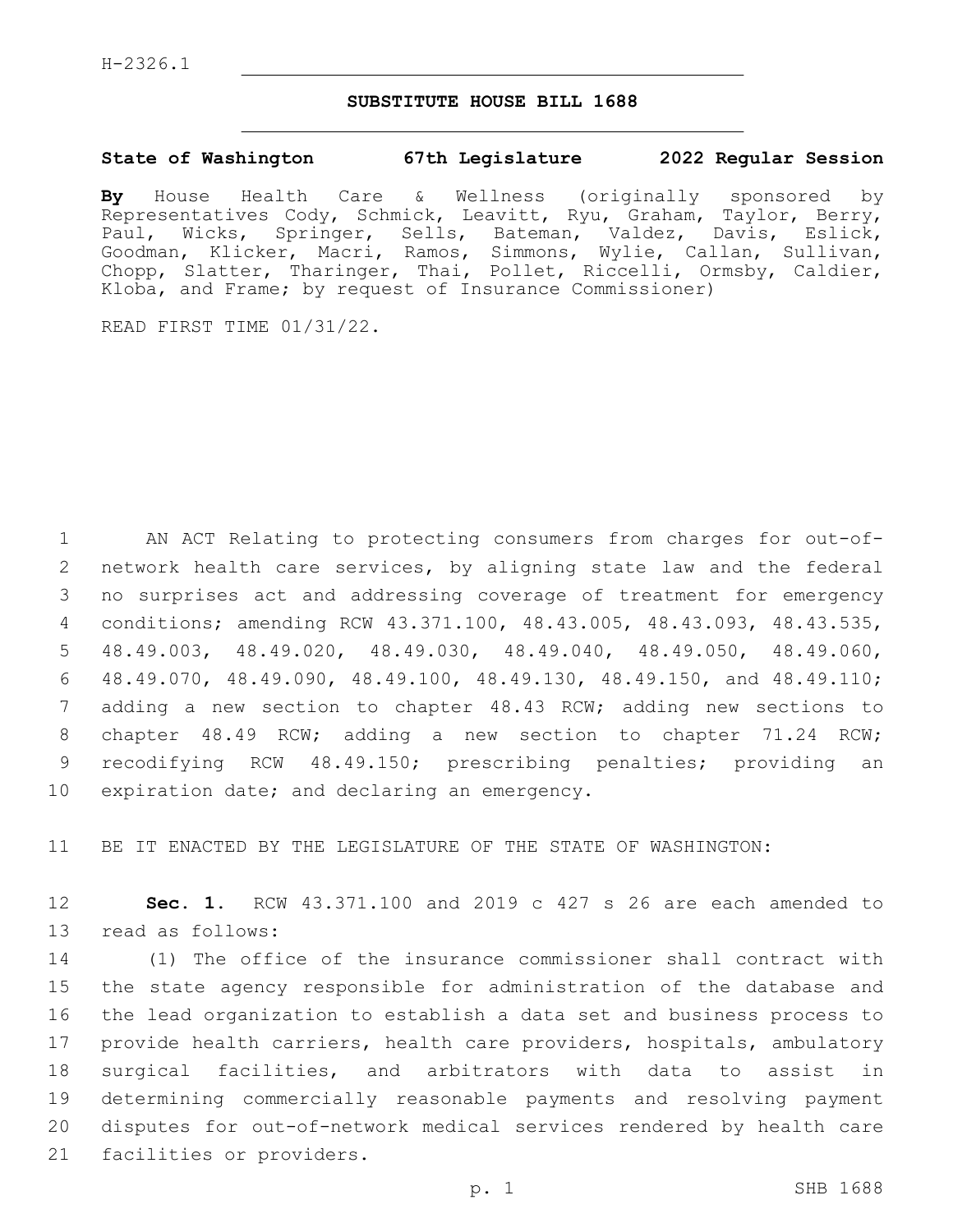(a) The data set and business process must be developed in collaboration with health carriers, health care providers, hospitals, 3 and ambulatory surgical facilities.

 (b) The data set must provide the amounts for the services described in RCW 48.49.020. The data used to calculate the median in- network and out-of-network allowed amounts and the median billed charge amounts by geographic area, for the same or similar services, must be drawn from commercial health plan claims, and exclude medicare and medicaid claims as well as claims paid on other than a 10 fee-for-service basis.

 (c) The data set and business process must be available beginning November 1, 2019, and must be reviewed by an advisory committee 13 established under ((chapter 43.371 RCW)) this chapter that includes representatives of health carriers, health care providers, hospitals, and ambulatory surgical facilities for validation before use.

 (2) The 2019 data set must be based upon the most recently available full calendar year of claims data. The data set for each subsequent year must be adjusted by applying the consumer price index-medical component established by the United States department of labor, bureau of labor statistics to the previous year's data set.

 (3) Until December 31, 2030, the office of the insurance commissioner shall contract with the state agency responsible for administration of the database or other organizations biennially beginning in 2022, for an analysis of commercial health plan claims 25 data to assess any impact that chapter 48.49 RCW or P.L. 116-260 have had or may have had on payments to participating and nonparticipating providers and facilities and on the volume and percentage of claims that are provided by participating compared to nonparticipating providers. To the extent that data related to self-funded group health plans is available within funds appropriated for this purpose, the analysis may include such data. The first analysis shall compare 2019 claims data to the most recent full year's claims data. The analysis must be published on the website of the office of the insurance commissioner, with the first analysis published on or before December 15, 2022.

 **Sec. 2.** RCW 48.43.005 and 2020 c 196 s 1 are each amended to 37 read as follows:

 Unless otherwise specifically provided, the definitions in this 39 section apply throughout this chapter.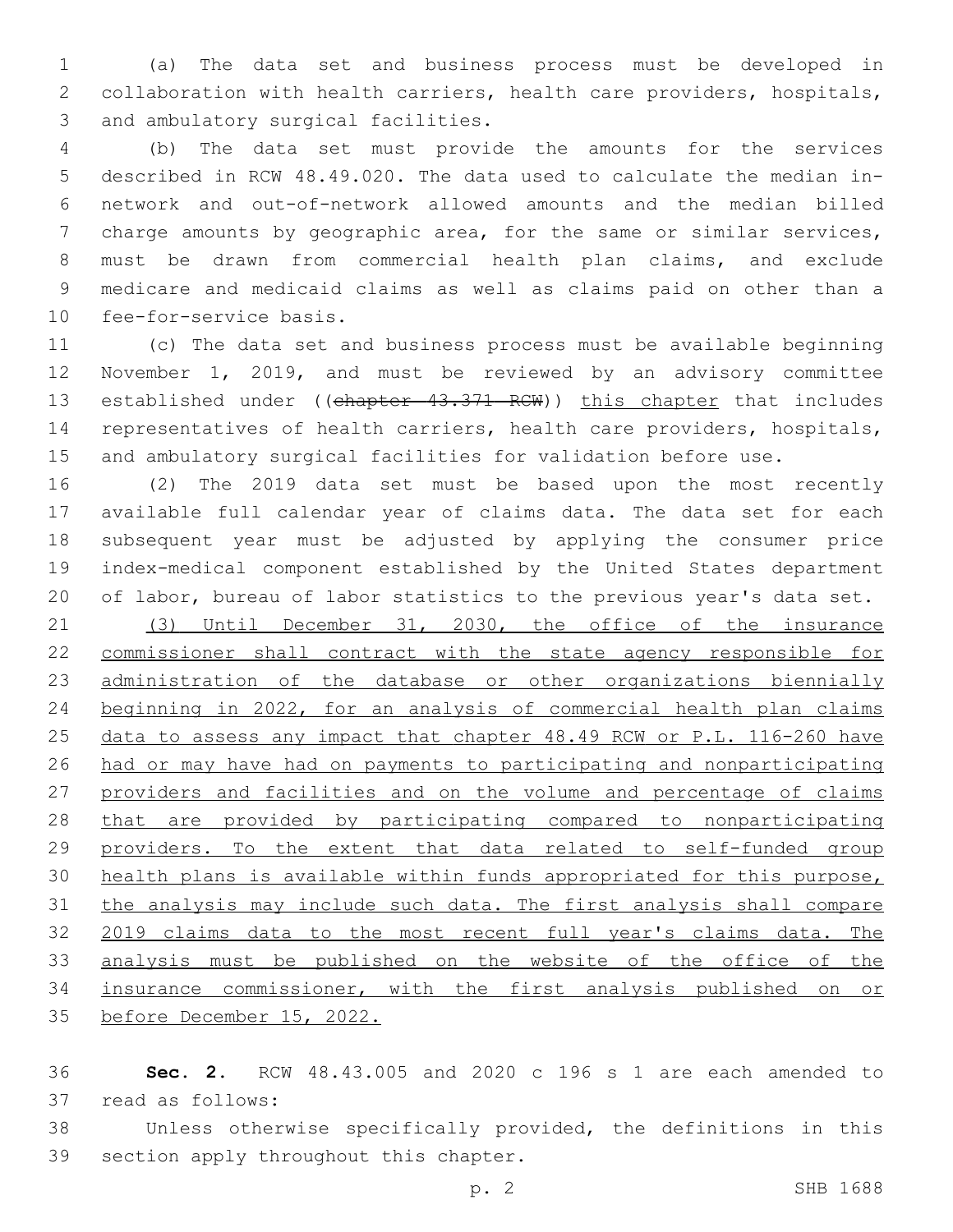(1) "Adjusted community rate" means the rating method used to establish the premium for health plans adjusted to reflect actuarially demonstrated differences in utilization or cost attributable to geographic region, age, family size, and use of 5 wellness activities.

 (2) "Adverse benefit determination" means a denial, reduction, or termination of, or a failure to provide or make payment, in whole or in part, for a benefit, including a denial, reduction, termination, or failure to provide or make payment that is based on a determination of an enrollee's or applicant's eligibility to participate in a plan, and including, with respect to group health plans, a denial, reduction, or termination of, or a failure to provide or make payment, in whole or in part, for a benefit resulting from the application of any utilization review, as well as a failure to cover an item or service for which benefits are otherwise provided because it is determined to be experimental or investigational or not 17 medically necessary or appropriate.

 (3) "Allowed amount" means the maximum portion of a billed charge a health carrier will pay, including any applicable enrollee cost- sharing responsibility, for a covered health care service or item rendered by a participating provider or facility or by a 22 nonparticipating provider or facility.

 (4) "Applicant" means a person who applies for enrollment in an individual health plan as the subscriber or an enrollee, or the 25 dependent or spouse of a subscriber or enrollee.

26 (5) "Balance bill" means a bill sent to an enrollee by ((an out-27 of-network)) a nonparticipating provider or facility for health care services provided to the enrollee after the provider or facility's billed amount is not fully reimbursed by the carrier, exclusive of 30 permitted cost-sharing.

 (6) "Basic health plan" means the plan described under chapter 32 70.47 RCW, as revised from time to time.

 (7) "Basic health plan model plan" means a health plan as 34 required in RCW 70.47.060(2)(e).

 (8) "Basic health plan services" means that schedule of covered health services, including the description of how those benefits are to be administered, that are required to be delivered to an enrollee under the basic health plan, as revised from time to time.

 (9) "Board" means the governing board of the Washington health benefit exchange established in chapter 43.71 RCW.

p. 3 SHB 1688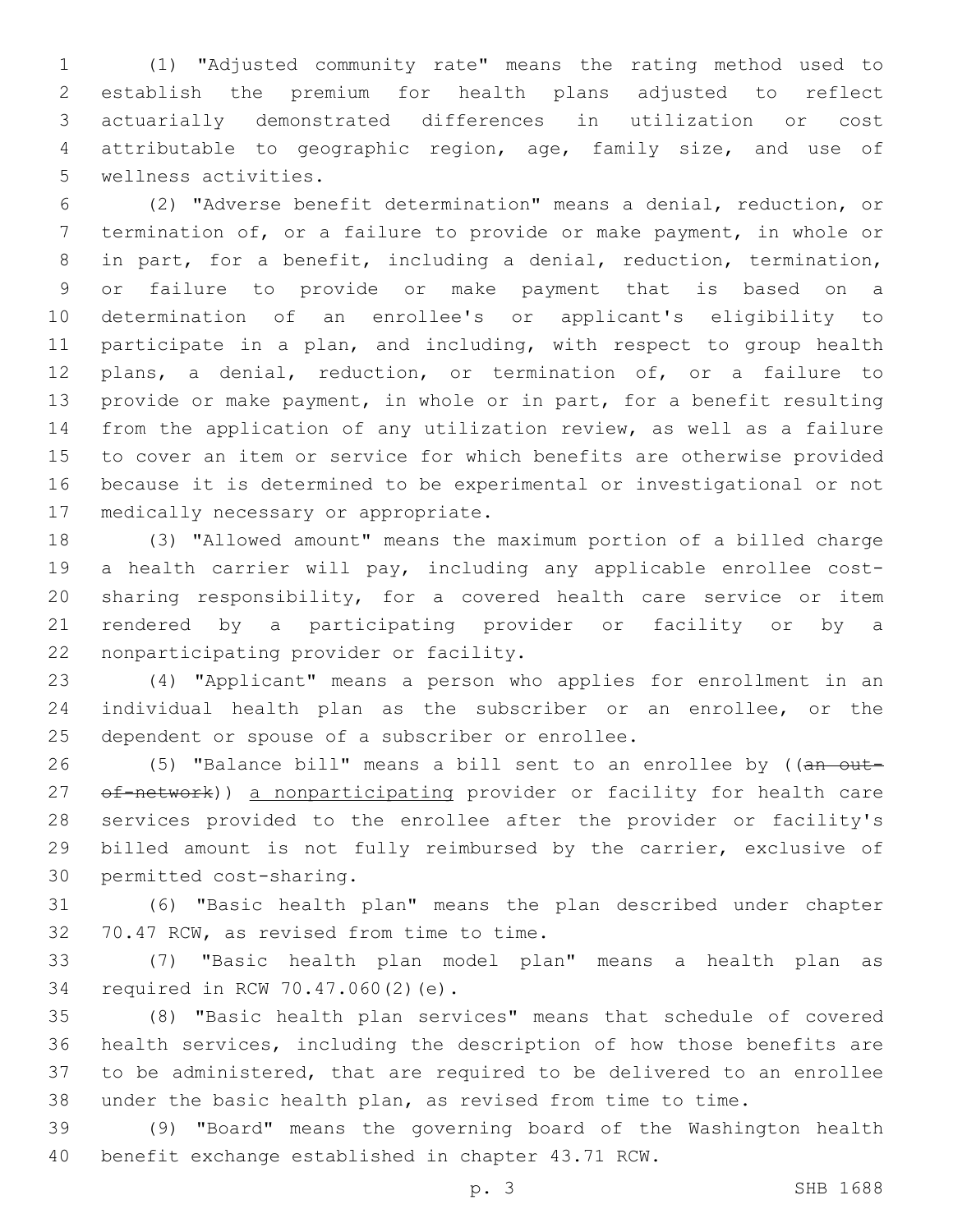(10)(a) For grandfathered health benefit plans issued before January 1, 2014, and renewed thereafter, "catastrophic health plan" 3 means:

 (i) In the case of a contract, agreement, or policy covering a single enrollee, a health benefit plan requiring a calendar year deductible of, at a minimum, one thousand seven hundred fifty dollars and an annual out-of-pocket expense required to be paid under the plan (other than for premiums) for covered benefits of at least three thousand five hundred dollars, both amounts to be adjusted annually 10 by the insurance commissioner; and

 (ii) In the case of a contract, agreement, or policy covering more than one enrollee, a health benefit plan requiring a calendar year deductible of, at a minimum, three thousand five hundred dollars and an annual out-of-pocket expense required to be paid under the plan (other than for premiums) for covered benefits of at least six thousand dollars, both amounts to be adjusted annually by the 17 insurance commissioner.

 (b) In July 2008, and in each July thereafter, the insurance commissioner shall adjust the minimum deductible and out-of-pocket expense required for a plan to qualify as a catastrophic plan to reflect the percentage change in the consumer price index for medical care for a preceding twelve months, as determined by the United States department of labor. For a plan year beginning in 2014, the out-of-pocket limits must be adjusted as specified in section 1302(c)(1) of P.L. 111-148 of 2010, as amended. The adjusted amount 26 shall apply on the following January 1st.

 (c) For health benefit plans issued on or after January 1, 2014, 28 "catastrophic health plan" means:

 (i) A health benefit plan that meets the definition of catastrophic plan set forth in section 1302(e) of P.L. 111-148 of 31 2010, as amended; or

 (ii) A health benefit plan offered outside the exchange marketplace that requires a calendar year deductible or out-of-pocket expenses under the plan, other than for premiums, for covered benefits, that meets or exceeds the commissioner's annual adjustment 36 under (b) of this subsection.

 (11) "Certification" means a determination by a review organization that an admission, extension of stay, or other health care service or procedure has been reviewed and, based on the information provided, meets the clinical requirements for medical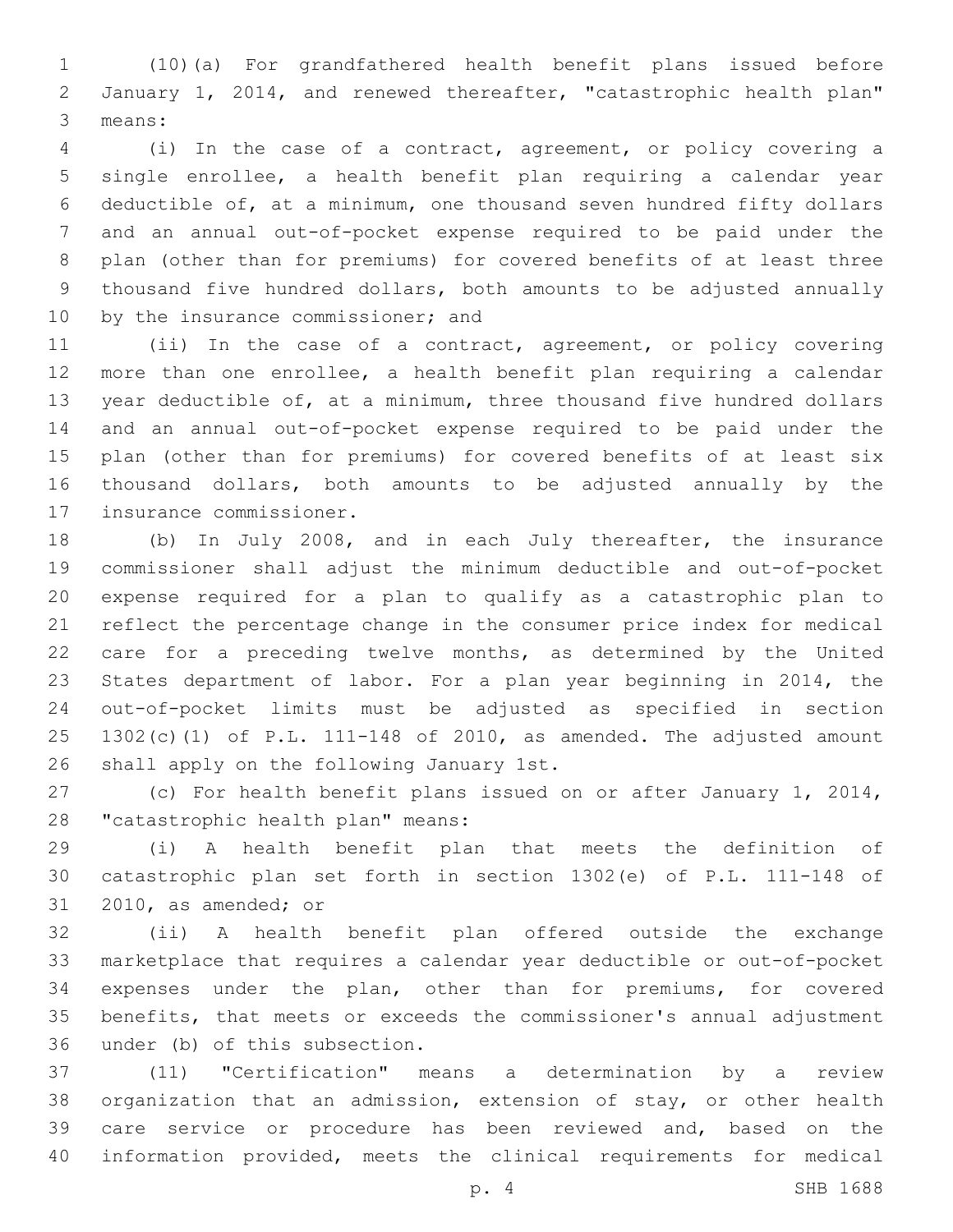necessity, appropriateness, level of care, or effectiveness under the 2 auspices of the applicable health benefit plan.

 (12) "Concurrent review" means utilization review conducted during a patient's hospital stay or course of treatment.

 (13) "Covered person" or "enrollee" means a person covered by a health plan including an enrollee, subscriber, policyholder, beneficiary of a group plan, or individual covered by any other 8 health plan.

 (14) "Dependent" means, at a minimum, the enrollee's legal spouse and dependent children who qualify for coverage under the enrollee's 11 health benefit plan.

 (15) "Emergency medical condition" means a medical, mental health, or substance use disorder condition manifesting itself by acute symptoms of sufficient severity including, but not limited to, severe pain or emotional distress, such that a prudent layperson, who possesses an average knowledge of health and medicine, could reasonably expect the absence of immediate medical, mental health, or substance use disorder treatment attention to result in a condition (a) placing the health of the individual, or with respect to a pregnant woman, the health of the woman or her unborn child, in serious jeopardy, (b) serious impairment to bodily functions, or (c) 22 serious dysfunction of any bodily organ or part.

23 (16) "Emergency services" means  $((a))$ :

 (a)(i) A medical screening examination, as required under section 25 1867 of the social security act (42 U.S.C. Sec. 1395dd), that is within the capability of the emergency department of a hospital, including ancillary services routinely available to the emergency 28 department to evaluate that emergency medical condition( $\sqrt{1 - \text{and}}$ further medical));

 (ii) Medical examination and treatment, to the extent they are within the capabilities of the staff and facilities available at the hospital, as are required under section 1867 of the social security act (42 U.S.C. Sec. 1395dd) to stabilize the patient. Stabilize, with respect to an emergency medical condition, has the meaning given in 35 section 1867(e)(3) of the social security act (42 U.S.C. Sec. 36 1395dd(e)(3)); and

 (iii) Covered services provided by staff or facilities of a hospital after the enrollee is stabilized and as part of outpatient observation or an inpatient or outpatient stay with respect to the visit during which screening and stabilization services have been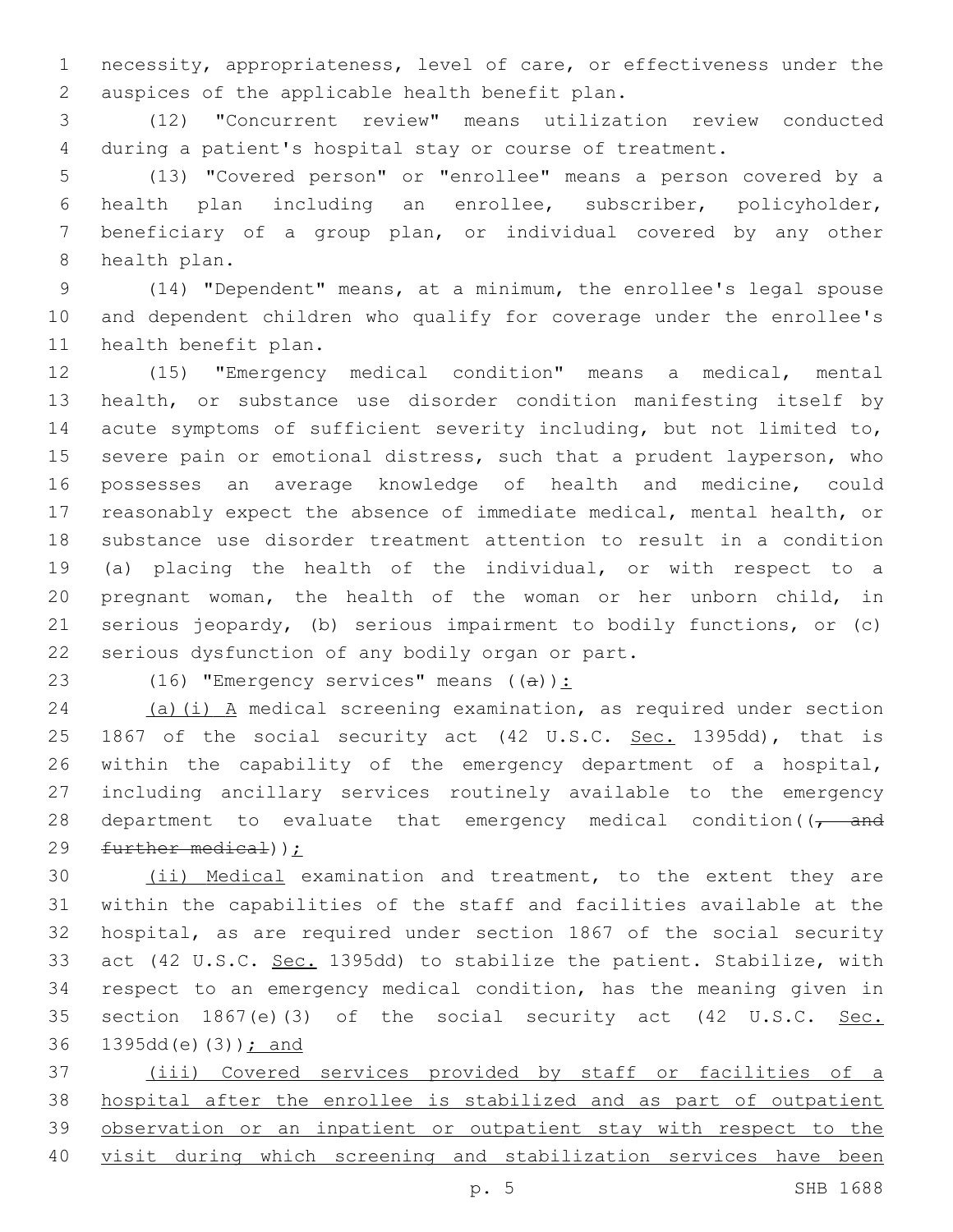furnished. Poststabilization services relate to medical, mental 2 health, or substance use disorder treatment necessary in the short 3 term to avoid placing the health of the individual, or with respect to a pregnant woman, the health of the woman or her unborn child, in serious jeopardy, serious impairment to bodily functions, or serious 6 dysfunction of any bodily organ or part; or

 (b)(i) A screening examination that is within the capability of a behavioral health emergency services provider including ancillary services routinely available to the behavioral health emergency 10 services provider to evaluate that emergency medical condition;

 (ii) Examination and treatment, to the extent they are within the capabilities of the staff and facilities available at the behavioral 13 health emergency services provider, as are required under section 1867 of the social security act (42 U.S.C. Sec. 1395dd) or as would be required under such section if such section applied to behavioral 16 health emergency services providers, to stabilize the patient. 17 Stabilize, with respect to an emergency medical condition, has the meaning given in section 1867(e)(3) of the social security act (42 U.S.C. Sec. 1395dd(e)(3)); and

 (iii) Covered behavioral health services provided by staff or facilities of a behavioral health emergency services provider after the enrollee is stabilized and as part of outpatient observation or an inpatient or outpatient stay with respect to the visit during which screening and stabilization services have been furnished. Poststabilization services relate to mental health or substance use disorder treatment necessary in the short term to avoid placing the health of the individual, or with respect to a pregnant woman, the health of the woman or her unborn child, in serious jeopardy, serious impairment to bodily functions, or serious dysfunction of any bodily 30 organ or part.

 (17) "Employee" has the same meaning given to the term, as of January 1, 2008, under section 3(6) of the federal employee 33 retirement income security act of 1974.

 (18) "Enrollee point-of-service cost-sharing" or "cost-sharing" means amounts paid to health carriers directly providing services, health care providers, or health care facilities by enrollees and may 37 include copayments, coinsurance, or deductibles.

- (19) "Essential health benefit categories" means:
- 39 (a) Ambulatory patient services;
- (b) Emergency services;40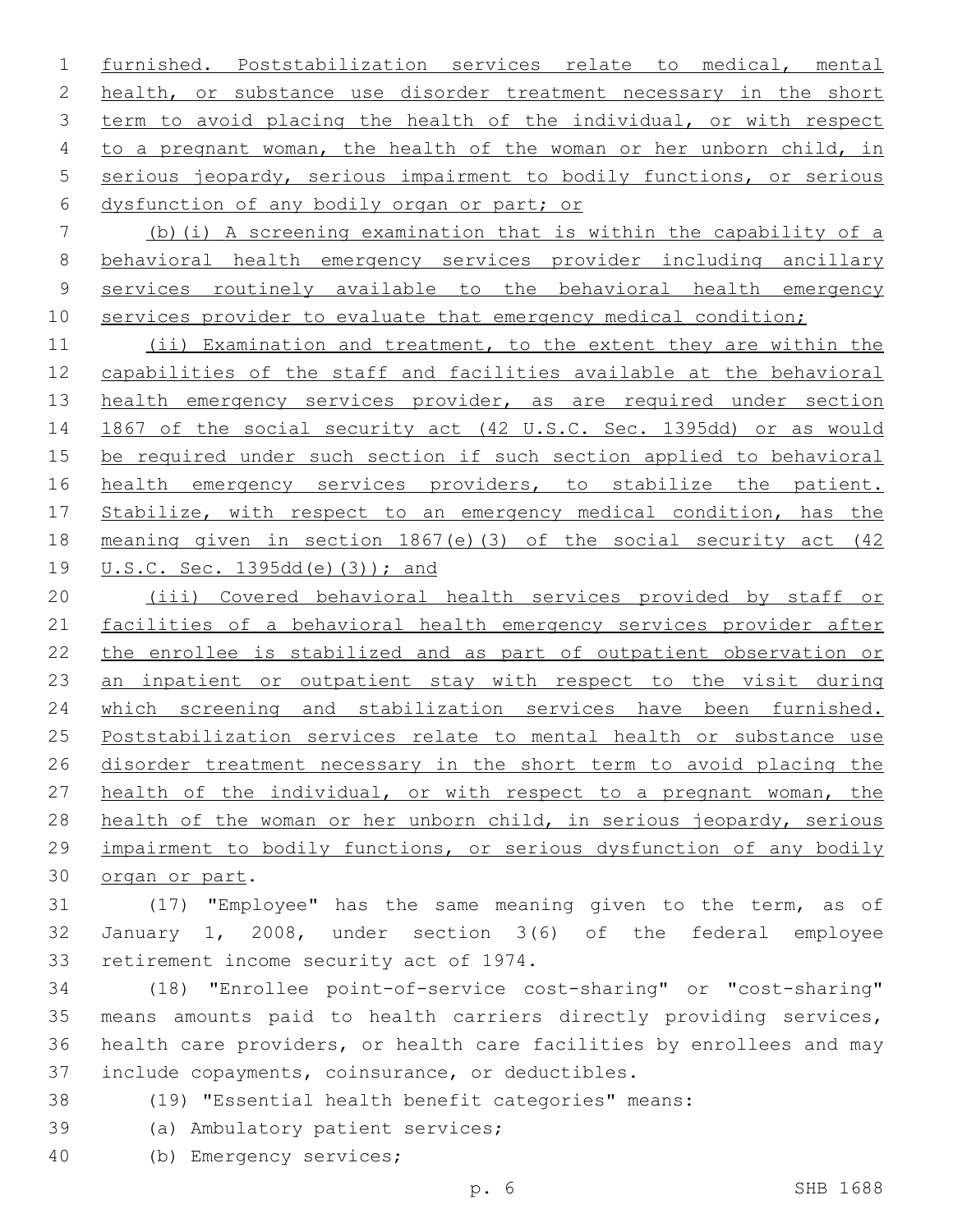- 
- (c) Hospitalization;1

2 (d) Maternity and newborn care;

 (e) Mental health and substance use disorder services, including 4 behavioral health treatment;

5 (f) Prescription drugs;

(g) Rehabilitative and habilitative services and devices;

7 (h) Laboratory services;

 (i) Preventive and wellness services and chronic disease 9 management; and

(j) Pediatric services, including oral and vision care.

 (20) "Exchange" means the Washington health benefit exchange 12 established under chapter 43.71 RCW.

 (21) "Final external review decision" means a determination by an independent review organization at the conclusion of an external 15 review.

 (22) "Final internal adverse benefit determination" means an adverse benefit determination that has been upheld by a health plan or carrier at the completion of the internal appeals process, or an adverse benefit determination with respect to which the internal appeals process has been exhausted under the exhaustion rules 21 described in RCW 48.43.530 and 48.43.535.

 (23) "Grandfathered health plan" means a group health plan or an individual health plan that under section 1251 of the patient protection and affordable care act, P.L. 111-148 (2010) and as 25 amended by the health care and education reconciliation act, P.L. 111-152 (2010) is not subject to subtitles A or C of the act as 27 amended.

 (24) "Grievance" means a written complaint submitted by or on behalf of a covered person regarding service delivery issues other than denial of payment for medical services or nonprovision of medical services, including dissatisfaction with medical care, waiting time for medical services, provider or staff attitude or demeanor, or dissatisfaction with service provided by the health 34 carrier.

 (25) "Health care facility" or "facility" means hospices licensed under chapter 70.127 RCW, hospitals licensed under chapter 70.41 RCW, rural health care facilities as defined in RCW 70.175.020, psychiatric hospitals licensed under chapter 71.12 RCW, nursing homes licensed under chapter 18.51 RCW, community mental health centers licensed under chapter 71.05 or 71.24 RCW, kidney disease treatment

p. 7 SHB 1688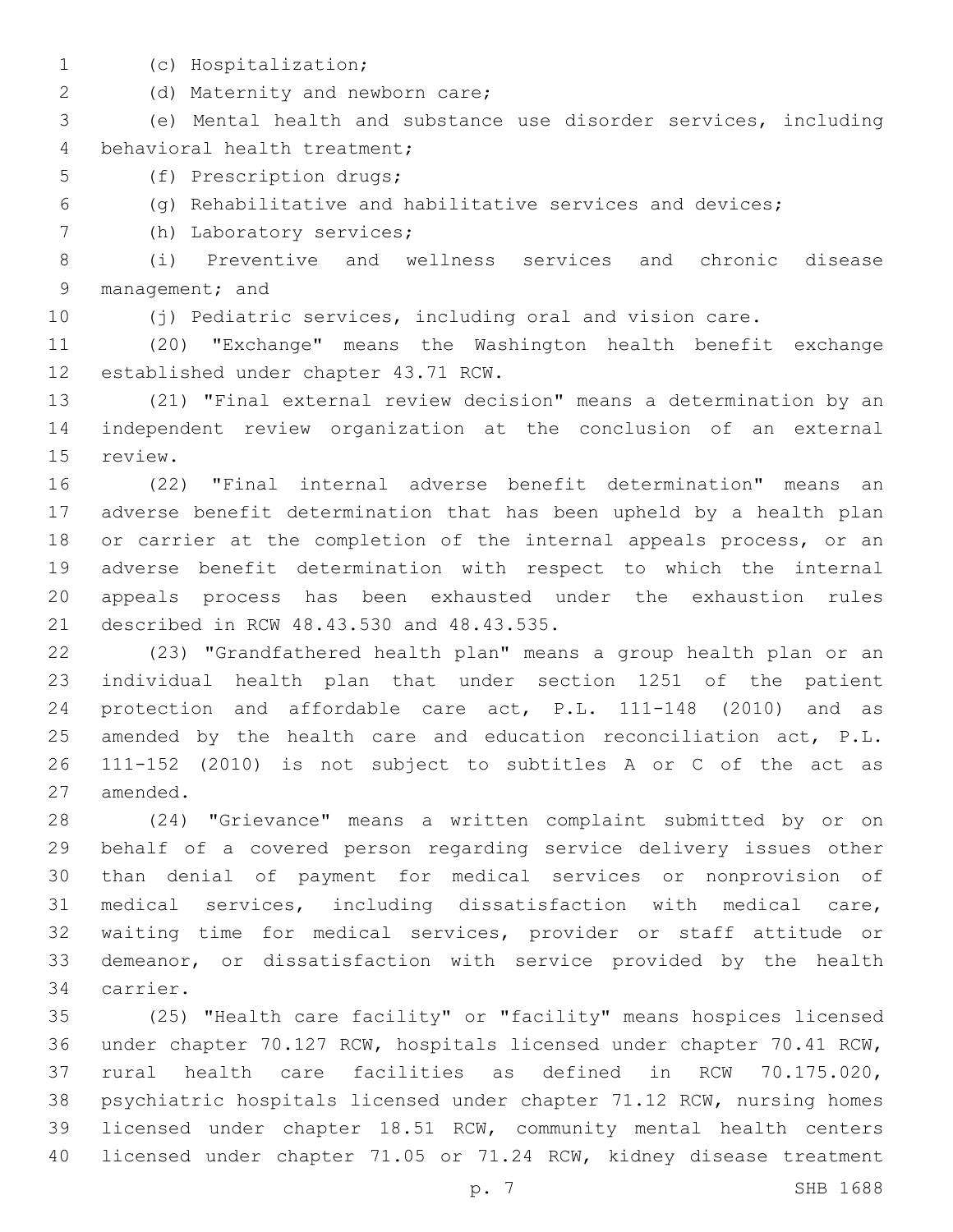centers licensed under chapter 70.41 RCW, ambulatory diagnostic, 2 treatment, or surgical facilities licensed under chapter 70.41 or 70.230 RCW, drug and alcohol treatment facilities licensed under chapter 70.96A RCW, and home health agencies licensed under chapter 70.127 RCW, and includes such facilities if owned and operated by a political subdivision or instrumentality of the state and such other facilities as required by federal law and implementing regulations.

(26) "Health care provider" or "provider" means:

 (a) A person regulated under Title 18 or chapter 70.127 RCW, to practice health or health-related services or otherwise practicing health care services in this state consistent with state law; or

 (b) An employee or agent of a person described in (a) of this subsection, acting in the course and scope of his or her employment.

 (27) "Health care service" means that service offered or provided by health care facilities and health care providers relating to the prevention, cure, or treatment of illness, injury, or disease.

 (28) "Health carrier" or "carrier" means a disability insurer regulated under chapter 48.20 or 48.21 RCW, a health care service contractor as defined in RCW 48.44.010, or a health maintenance organization as defined in RCW 48.46.020, and includes "issuers" as that term is used in the patient protection and affordable care act (P.L. 111-148).22

 (29) "Health plan" or "health benefit plan" means any policy, contract, or agreement offered by a health carrier to provide, arrange, reimburse, or pay for health care services except the 26 following:

 (a) Long-term care insurance governed by chapter 48.84 or 48.83 28 RCW;

 (b) Medicare supplemental health insurance governed by chapter 30 48.66 RCW;

 (c) Coverage supplemental to the coverage provided under chapter 32 55, Title 10, United States Code;

 (d) Limited health care services offered by limited health care service contractors in accordance with RCW 48.44.035;

(e) Disability income;35

 (f) Coverage incidental to a property/casualty liability insurance policy such as automobile personal injury protection 38 coverage and homeowner quest medical;

39 (g) Workers' compensation coverage;

40 (h) Accident only coverage;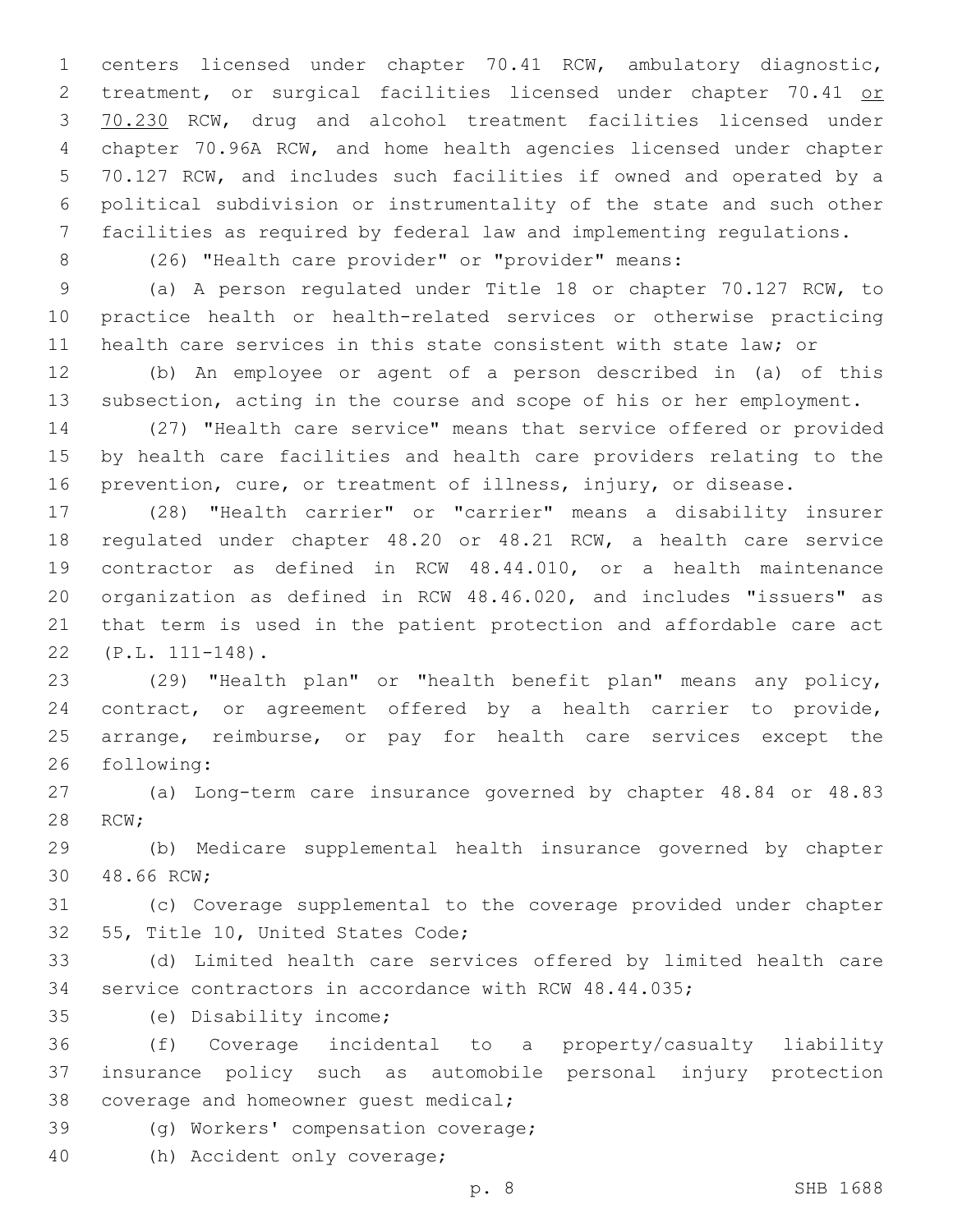(i) Specified disease or illness-triggered fixed payment insurance, hospital confinement fixed payment insurance, or other fixed payment insurance offered as an independent, noncoordinated benefit;4

(j) Employer-sponsored self-funded health plans;

(k) Dental only and vision only coverage;6

 (l) Plans deemed by the insurance commissioner to have a short- term limited purpose or duration, or to be a student-only plan that is guaranteed renewable while the covered person is enrolled as a regular full-time undergraduate or graduate student at an accredited higher education institution, after a written request for such classification by the carrier and subsequent written approval by the 13 insurance commissioner;

 (m) Civilian health and medical program for the veterans affairs 15 administration (CHAMPVA); and

 (n) Stand-alone prescription drug coverage that exclusively supplements medicare part D coverage provided through an employer group waiver plan under federal social security act regulation 42 19 C.F.R. Sec. 423.458(c).

 (30) "Individual market" means the market for health insurance coverage offered to individuals other than in connection with a group 22 health plan.

 (31) "In-network" or "participating" means a provider or facility that has contracted with a carrier or a carrier's contractor or subcontractor to provide health care services to enrollees and be reimbursed by the carrier at a contracted rate as payment in full for the health care services, including applicable cost-sharing 28 obligations.

 (32) "Material modification" means a change in the actuarial value of the health plan as modified of more than five percent but 31 less than fifteen percent.

 (33) "Open enrollment" means a period of time as defined in rule 33 to be held at the same time each year, during which applicants may enroll in a carrier's individual health benefit plan without being subject to health screening or otherwise required to provide evidence 36 of insurability as a condition for enrollment.

 (34) "Out-of-network" or "nonparticipating" means a provider or facility that has not contracted with a carrier or a carrier's contractor or subcontractor to provide health care services to 40 enrollees.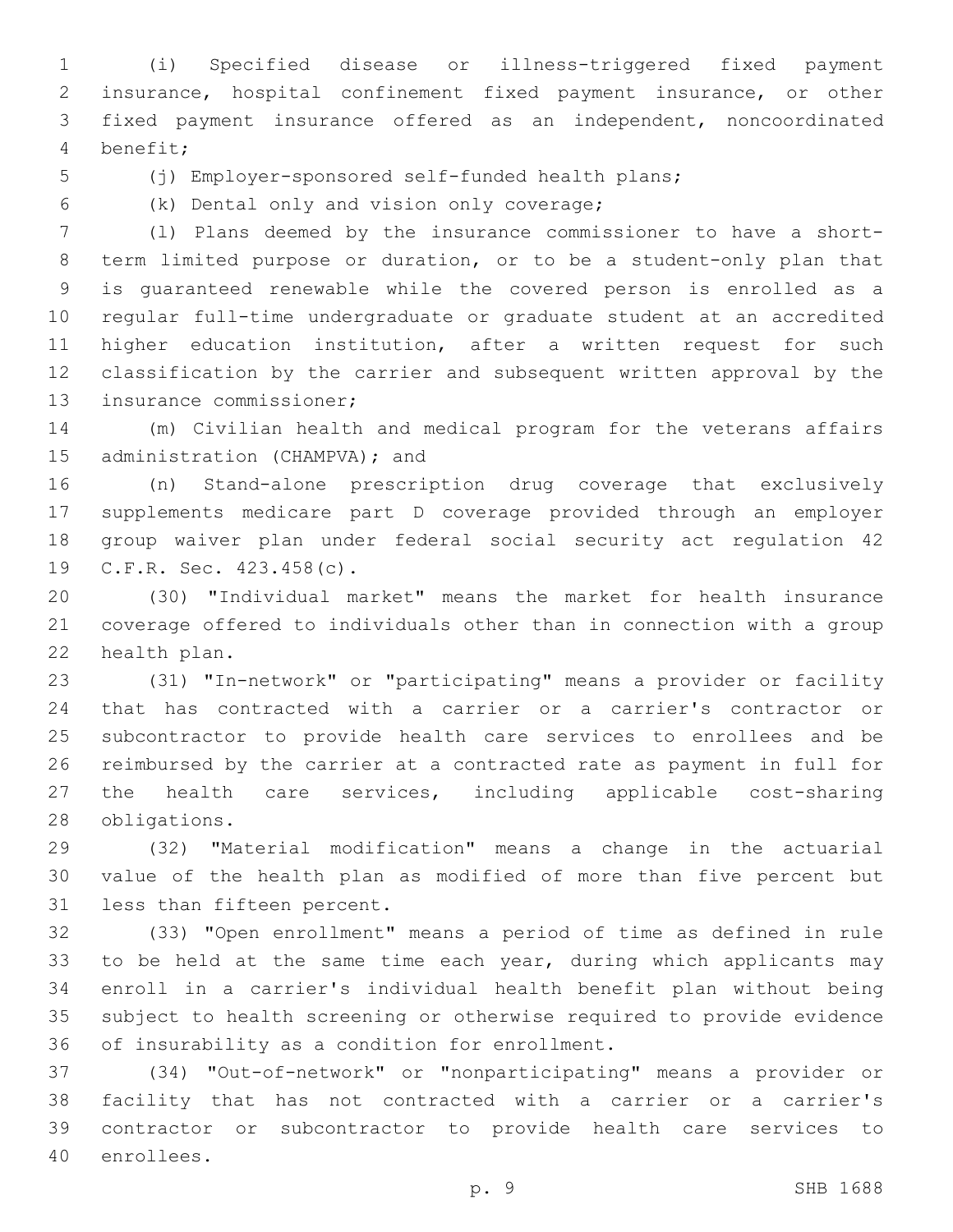(35) "Out-of-pocket maximum" or "maximum out-of-pocket" means the maximum amount an enrollee is required to pay in the form of cost- sharing for covered benefits in a plan year, after which the carrier covers the entirety of the allowed amount of covered benefits under 5 the contract of coverage.

 (36) "Preexisting condition" means any medical condition, illness, or injury that existed any time prior to the effective date 8 of coverage.

 (37) "Premium" means all sums charged, received, or deposited by a health carrier as consideration for a health plan or the 11 continuance of a health plan. Any assessment or any "membership," "policy," "contract," "service," or similar fee or charge made by a health carrier in consideration for a health plan is deemed part of the premium. "Premium" shall not include amounts paid as enrollee 15 point-of-service cost-sharing.

16 (38)(a) "Protected individual" means:

 (i) An adult covered as a dependent on the enrollee's health benefit plan, including an individual enrolled on the health benefit plan of the individual's registered domestic partner; or

 (ii) A minor who may obtain health care without the consent of a parent or legal guardian, pursuant to state or federal law.

 (b) "Protected individual" does not include an individual deemed not competent to provide informed consent for care under RCW 24 11.88.010(1)(e).

 (39) "Review organization" means a disability insurer regulated under chapter 48.20 or 48.21 RCW, health care service contractor as defined in RCW 48.44.010, or health maintenance organization as defined in RCW 48.46.020, and entities affiliated with, under contract with, or acting on behalf of a health carrier to perform a utilization review.30

 (40) "Sensitive health care services" means health services related to reproductive health, sexually transmitted diseases, substance use disorder, gender dysphoria, gender affirming care, 34 domestic violence, and mental health.

 (41) "Small employer" or "small group" means any person, firm, corporation, partnership, association, political subdivision, sole proprietor, or self-employed individual that is actively engaged in business that employed an average of at least one but no more than fifty employees, during the previous calendar year and employed at least one employee on the first day of the plan year, is not formed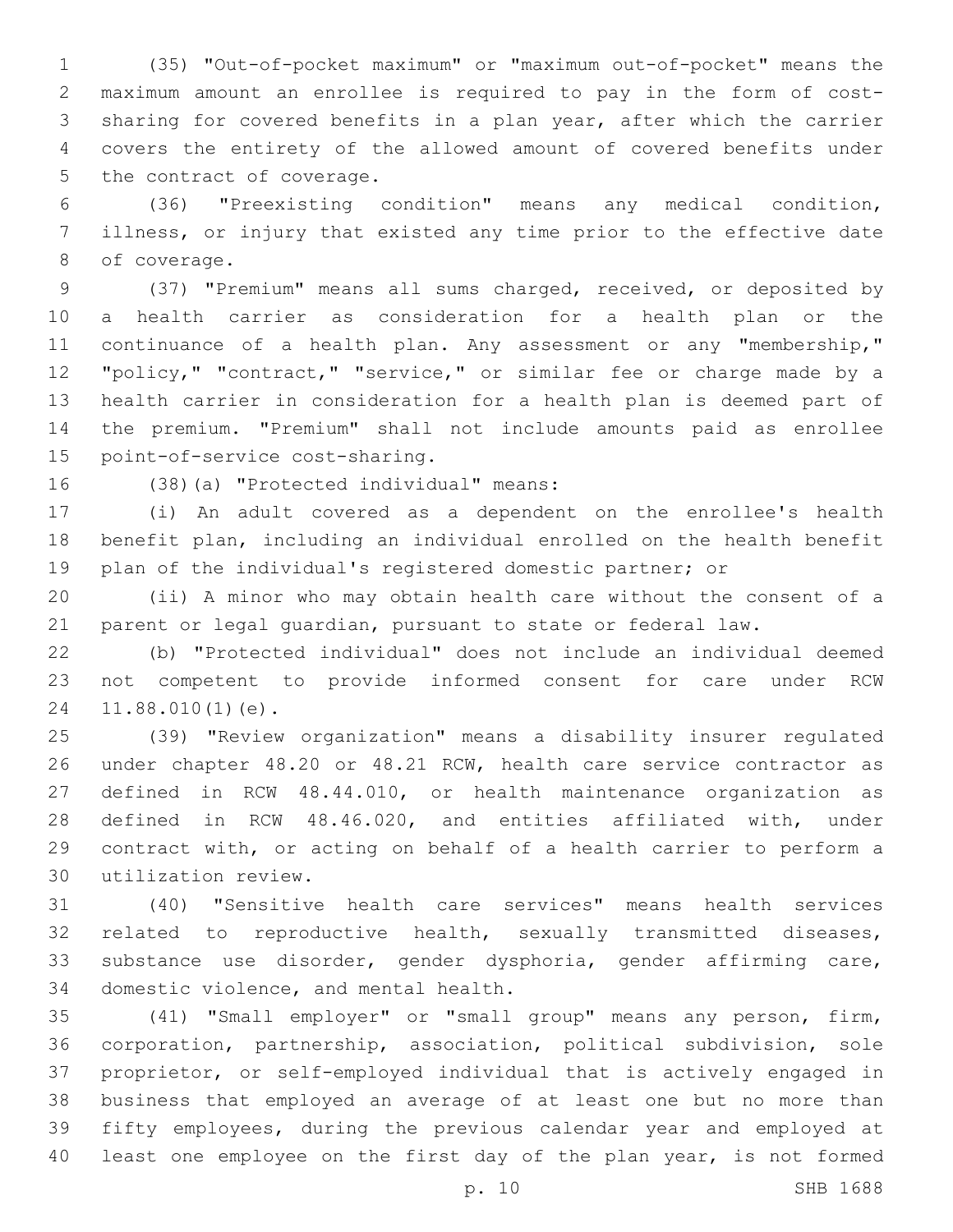primarily for purposes of buying health insurance, and in which a bona fide employer-employee relationship exists. In determining the number of employees, companies that are affiliated companies, or that are eligible to file a combined tax return for purposes of taxation by this state, shall be considered an employer. Subsequent to the issuance of a health plan to a small employer and for the purpose of determining eligibility, the size of a small employer shall be determined annually. Except as otherwise specifically provided, a small employer shall continue to be considered a small employer until the plan anniversary following the date the small employer no longer meets the requirements of this definition. A self-employed individual or sole proprietor who is covered as a group of one must also: (a) Have been employed by the same small employer or small group for at least twelve months prior to application for small group coverage, and (b) verify that he or she derived at least seventy-five percent of his or her income from a trade or business through which the individual or sole proprietor has attempted to earn taxable income and for which he or she has filed the appropriate internal revenue service form 1040, schedule C or F, for the previous taxable year, except a self-employed individual or sole proprietor in an agricultural trade or business, must have derived at least fifty-one percent of his or her income from the trade or business through which the individual or sole proprietor has attempted to earn taxable income and for which he or she has filed the appropriate internal 25 revenue service form 1040, for the previous taxable year.

 (42) "Special enrollment" means a defined period of time of not less than thirty-one days, triggered by a specific qualifying event experienced by the applicant, during which applicants may enroll in the carrier's individual health benefit plan without being subject to health screening or otherwise required to provide evidence of 31 insurability as a condition for enrollment.

 (43) "Standard health questionnaire" means the standard health 33 questionnaire designated under chapter 48.41 RCW.

 (44) (("Surgical or ancillary services" means surgery, anesthesiology, pathology, radiology, laboratory, or hospitalist services.

37 (45)) "Utilization review" means the prospective, concurrent, or retrospective assessment of the necessity and appropriateness of the allocation of health care resources and services of a provider or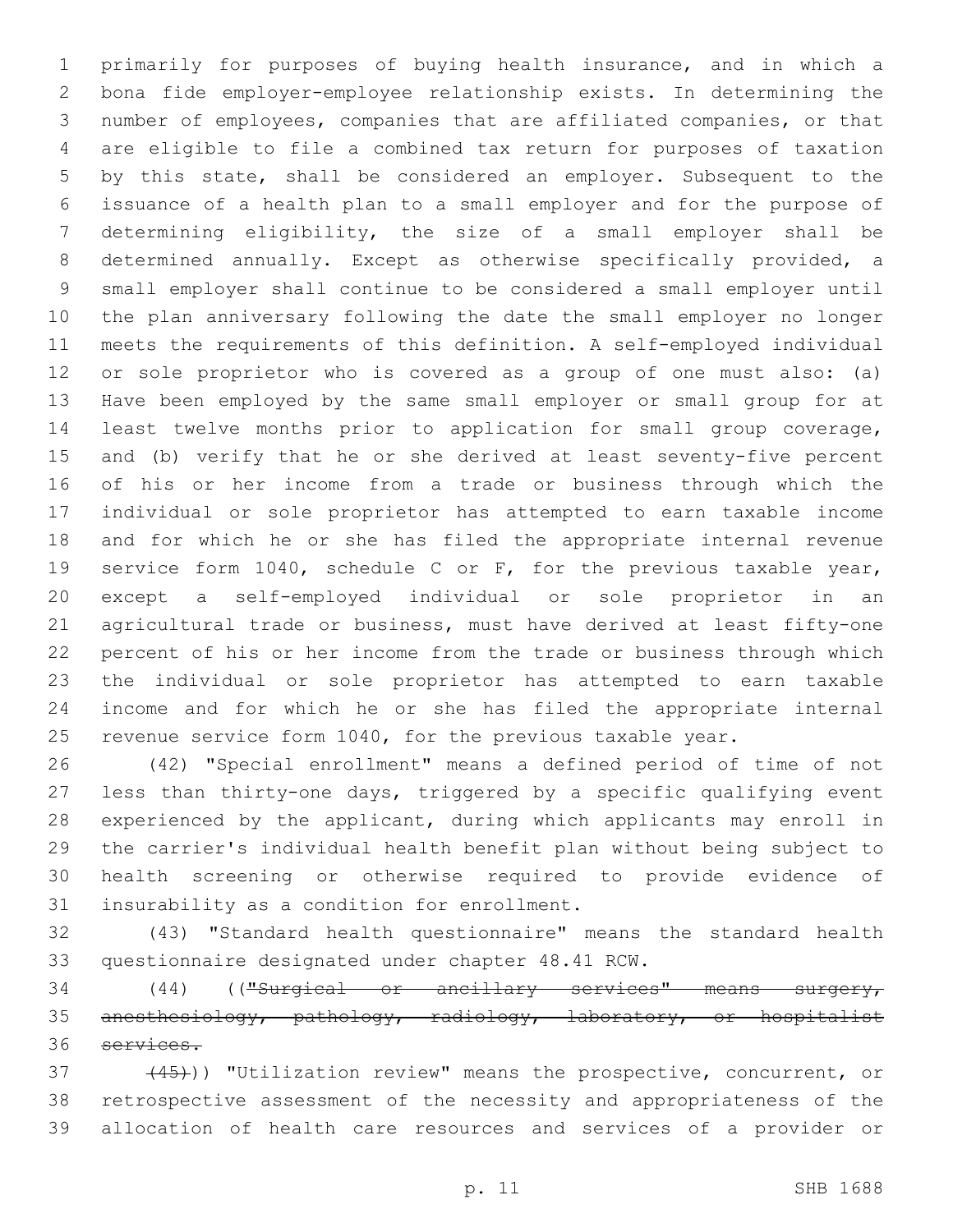facility, given or proposed to be given to an enrollee or group of 2 enrollees.

 (((46))) (45) "Wellness activity" means an explicit program of an activity consistent with department of health guidelines, such as, smoking cessation, injury and accident prevention, reduction of alcohol misuse, appropriate weight reduction, exercise, automobile and motorcycle safety, blood cholesterol reduction, and nutrition education for the purpose of improving enrollee health status and 9 reducing health service costs.

 (46) "Nonemergency health care services performed by nonparticipating providers at certain participating facilities" means covered items or services other than emergency services with respect 13 to a visit at a participating health care facility, as provided in section 2799A-1(b) of the public health service act (42 U.S.C. Sec. 300gg-111(b)), 45 C.F.R. Sec. 149.30, and 45 C.F.R. Sec. 149.120 as 16 in effect on the effective date of this section.

 (47) "Air ambulance service" has the same meaning as defined in section 2799A-2 of the public health service act (42 U.S.C. Sec. 300gg-112) and implementing federal regulations in effect on the effective date of this section.

21 (48) "Behavioral health emergency services provider" means emergency services provided in the following settings:

(a) A crisis stabilization unit as defined in RCW 71.05.020;

 (b) An evaluation and treatment facility that can provide 25 directly, or by direct arrangement with other public or private 26 agencies, emergency evaluation and treatment, outpatient care, and 27 timely and appropriate inpatient care to persons suffering from a mental disorder, and which is licensed or certified as such by the 29 department of health;

 (c) An agency certified by the department of health under chapter 71.24 RCW to provide outpatient crisis services;

(d) A triage facility as defined in RCW 71.05.020;

 (e) An agency certified by the department of health under chapter 71.24 RCW to provide medically managed or medically monitored withdrawal management services; or

 (f) A mobile rapid response crisis team as defined in RCW 71.24.025 that is contracted with a behavioral health administrative services organization operating under RCW 71.24.045 to provide crisis response services in the behavioral health administrative services organization's service area.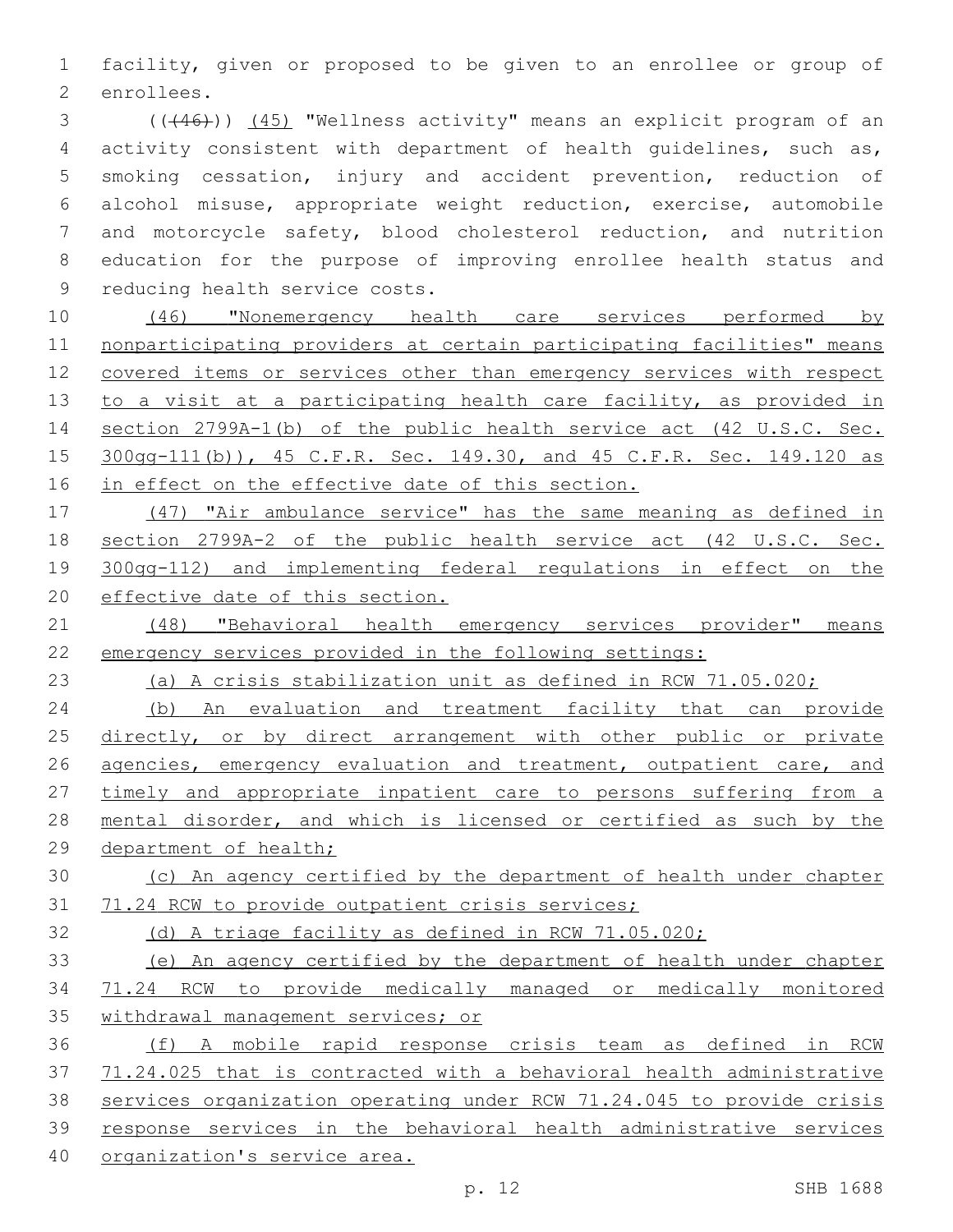1 **Sec. 3.** RCW 48.43.093 and 2019 c 427 s 3 are each amended to 2 read as follows:

3 (1) ((When conducting a review of the necessity and 4 appropriateness of emergency services or making a benefit 5 determination for emergency services: ()

6 (a) A health carrier shall cover emergency services ((necessary 7 to screen and stabilize)) provided to a covered person if a prudent 8 layperson acting reasonably would have believed that an emergency 9 medical condition existed. In addition, a health carrier shall not 10 require prior authorization of emergency services ((provided prior to 11 the point of stabilization)) if a prudent layperson acting reasonably 12 would have believed that an emergency medical condition existed. With 13 respect to care obtained from ((an out-of-network)) a 14 nonparticipating hospital emergency department or behavioral health 15 emergency services provider, a health carrier shall cover emergency 16 services ((necessary to screen and stabilize a covered person)). In 17 addition, a health carrier shall not require prior authorization of 18 ((the)) emergency services ((provided prior to the point of 19 stabilization)).

20 (b) ((If an authorized representative of a health carrier 21 authorizes coverage of emergency services, the health carrier shall 22 not subsequently retract its authorization after the emergency 23 services have been provided, or reduce payment for an item or service 24 furnished in reliance on approval, unless the approval was based on a 25 material misrepresentation about the covered person's health 26 condition made by the provider of emergency services)) A health 27 carrier shall cover emergency services without limiting what 28 constitutes an emergency medical condition solely on the basis of 29 diagnosis codes. Any determination of whether the prudent layperson 30 standard has been met must be based on all pertinent documentation 31 and be focused on the presenting symptoms and not solely on the final 32 diagnosis.

 $($  ( $($   $($   $($   $($   $))$   $($   $2)$  Coverage of emergency services may be subject to 34 applicable in-network copayments, coinsurance, and deductibles, as 35 provided in chapter 48.49 RCW.

 (((2) If a health carrier requires preauthorization for postevaluation or poststabilization services, the health carrier shall provide access to an authorized representative twenty-four hours a day, seven days a week, to facilitate review. In order for postevaluation or poststabilization services to be covered by the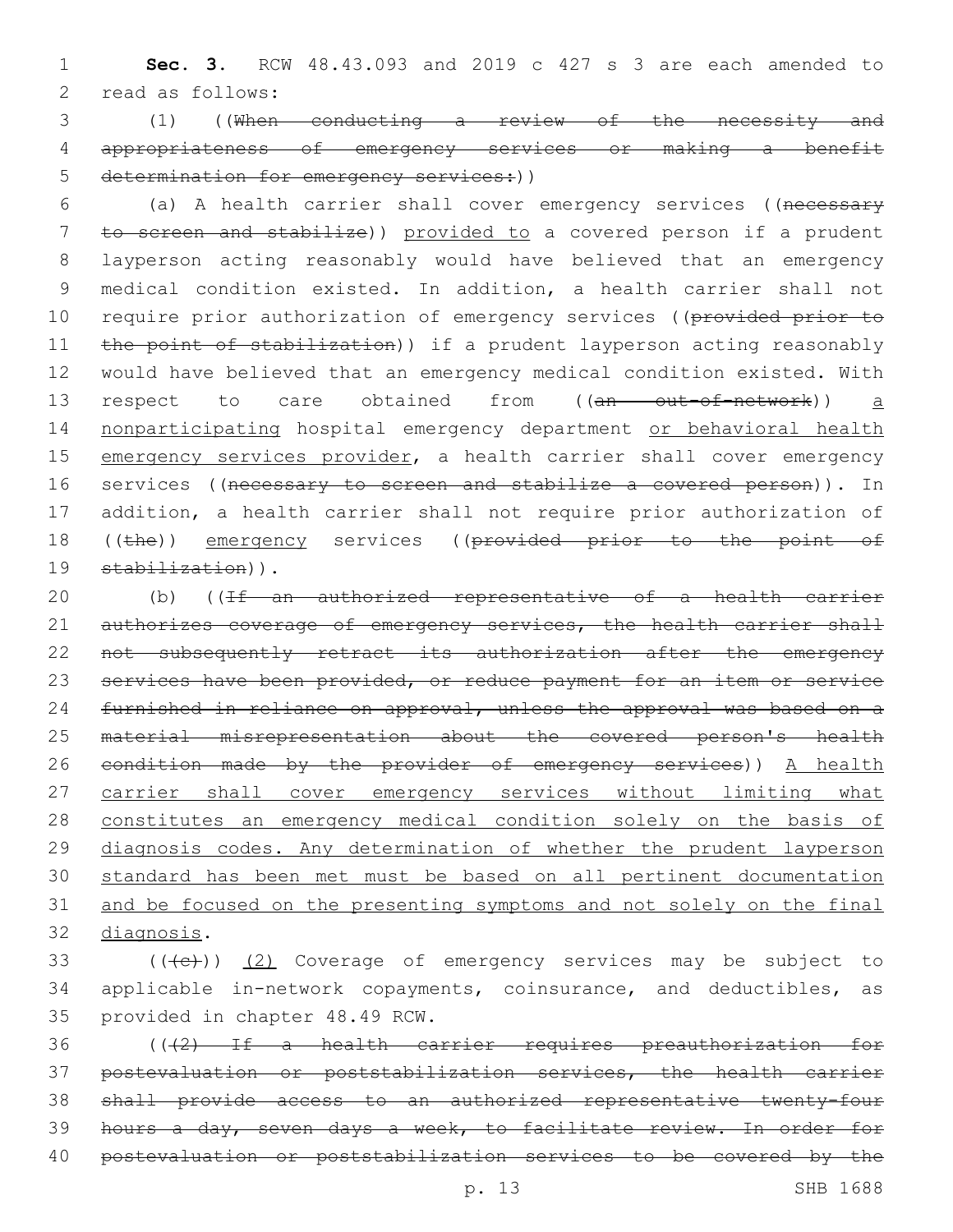1 health carrier, the provider or facility must make a documented good 2 faith effort to contact the covered person's health carrier within 3 thirty minutes of stabilization, if the covered person needs to be 4 stabilized. The health carrier's authorized representative is 5 required to respond to a telephone request for preauthorization from 6 a provider or facility within thirty minutes. Failure of the health 7 carrier to respond within thirty minutes constitutes authorization 8 for the provision of immediately required medically necessary 9 postevaluation and poststabilization services, unless the health 10 carrier documents that it made a good faith effort but was unable to 11 reach the provider or facility within thirty minutes after receiving 12 the request.

13 (3) A health carrier shall immediately arrange for an alternative 14 plan of treatment for the covered person if an out-of-network 15 emergency provider and health carrier cannot reach an agreement on 16 which services are necessary beyond those immediately necessary to 17 stabilize the covered person consistent with state and federal laws.

18  $(4)$ ))  $(3)$  Nothing in this section is to be construed as 19 prohibiting ((the)) a health carrier from (( $\frac{1}{2}$ ):

20 (a) Requiring notification of stabilization or inpatient 21  $\alpha$  admission within the time frame specified in ((the)) its contract 22 ((for inpatient admission)) with the hospital or behavioral health 23 emergency services provider or as soon thereafter as medically 24 possible but no less than twenty-four hours((- Nothing in this 25 section is to be construed as preventing the health carrier from 26 reserving the right to require transfer of a hospitalized covered 27 person upon stabilization. Follow-up)); or

 (b) Requiring a hospital or emergency behavioral health emergency 29 services provider to make a documented good faith effort to notify the covered person's health carrier within 48 hours of stabilization, if the covered person needs to be stabilized. If a health carrier 32 requires such notification, the health carrier shall provide access to an authorized representative seven days a week to receive notifications.

 (4) Except to the extent provided otherwise in this section, follow-up care that is a direct result of the emergency must be obtained in accordance with the health plan's usual terms and conditions of coverage. All other terms and conditions of coverage 39 may be applied to emergency services.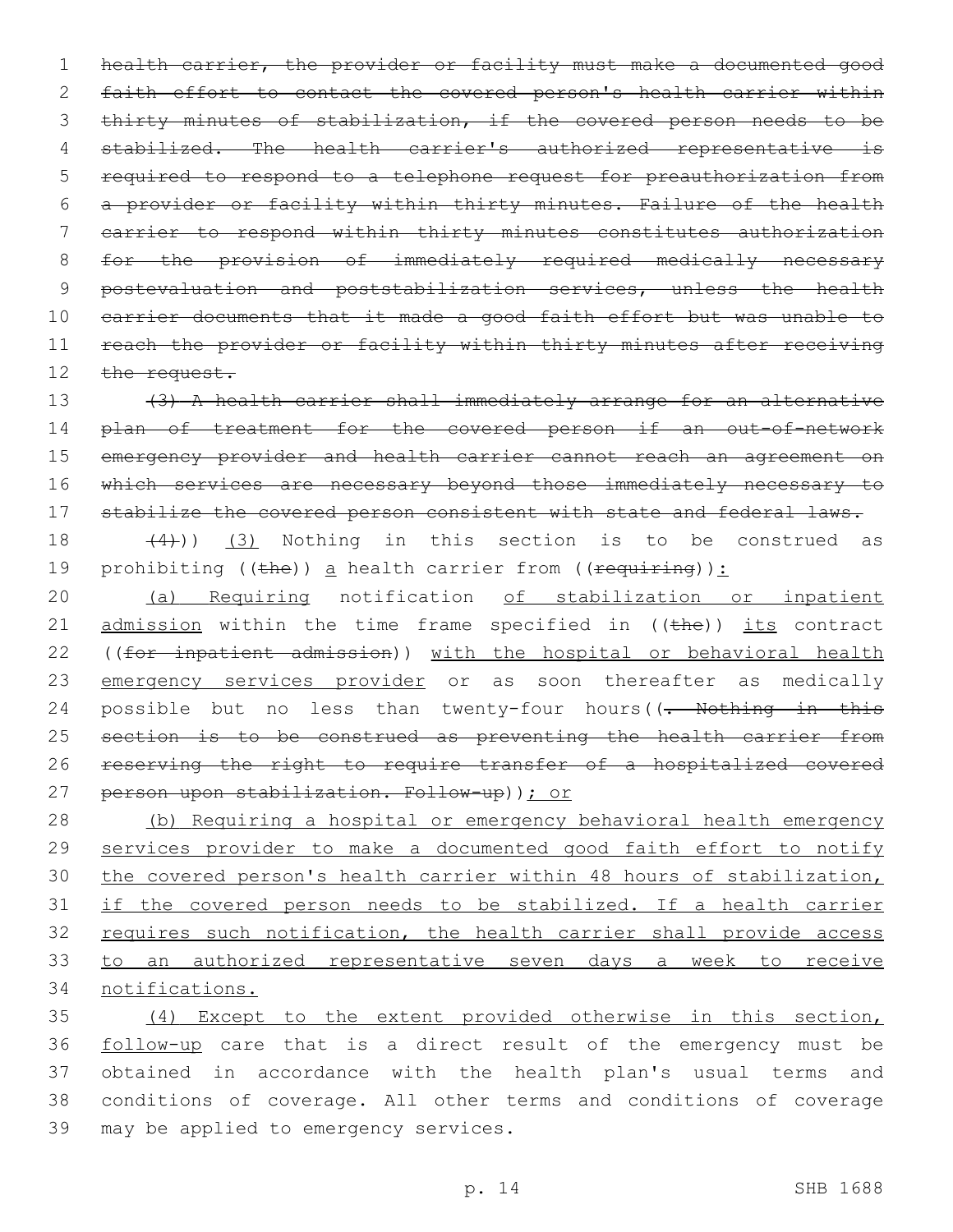**Sec. 4.** RCW 48.43.535 and 2012 c 211 s 21 are each amended to 2 read as follows:

 (1) There is a need for a process for the fair consideration of disputes relating to decisions by carriers that offer a health plan to deny, modify, reduce, or terminate coverage of or payment for health care services for an enrollee. For purposes of this section, "carrier" also applies to a health plan if the health plan administers the appeal process directly or through a third party.

 (2) An enrollee may seek review by a certified independent review organization of a carrier's decision to deny, modify, reduce, or 11 terminate coverage of or payment for a health care service or of any adverse determination made by a carrier under RCW 48.49.020, 48.49.030, or sections 2799A-1 or 2799A-2 of the public health service act (42 U.S.C. Secs. 300gg-111 or 300gg-112) and implementing 15 federal regulations in effect as of the effective date of this 16 section, after exhausting the carrier's grievance process and receiving a decision that is unfavorable to the enrollee, or after the carrier has exceeded the timelines for grievances provided in RCW 48.43.530, without good cause and without reaching a decision.

 (3) The commissioner must establish and use a rotational registry system for the assignment of a certified independent review organization to each dispute. The system should be flexible enough to ensure that an independent review organization has the expertise necessary to review the particular medical condition or service at issue in the dispute, and that any approved independent review organization does not have a conflict of interest that will influence 27 its independence.

 (4) Carriers must provide to the appropriate certified independent review organization, not later than the third business day after the date the carrier receives a request for review, a copy 31 of:

 (a) Any medical records of the enrollee that are relevant to the 33 review;

 (b) Any documents used by the carrier in making the determination to be reviewed by the certified independent review organization;

 (c) Any documentation and written information submitted to the 37 carrier in support of the appeal; and

 (d) A list of each physician or health care provider who has provided care to the enrollee and who may have medical records relevant to the appeal. Health information or other confidential or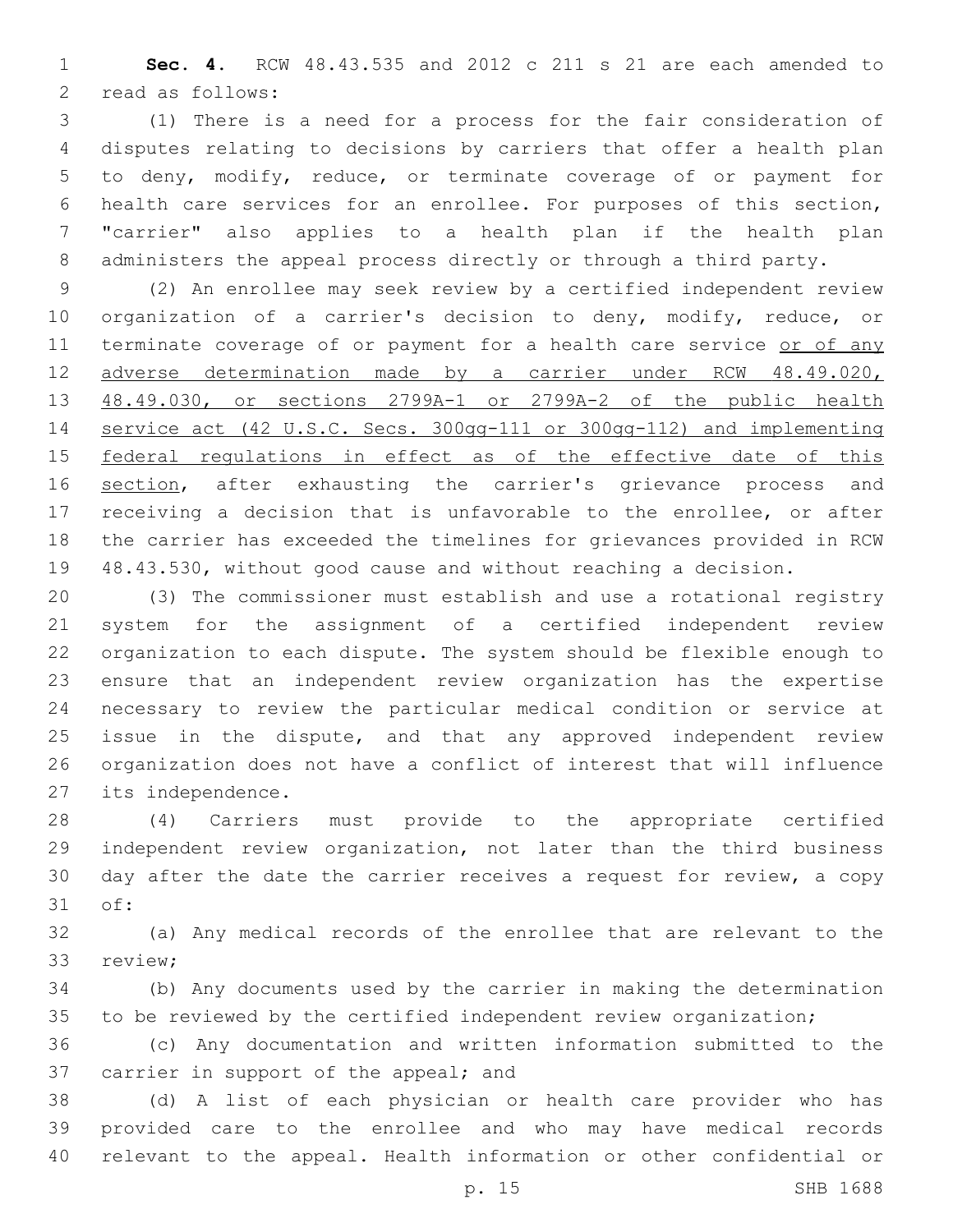proprietary information in the custody of a carrier may be provided to an independent review organization, subject to rules adopted by 3 the commissioner.

 (5) Enrollees must be provided with at least five business days to submit to the independent review organization in writing additional information that the independent review organization must consider when conducting the external review. The independent review organization must forward any additional information submitted by an enrollee to the plan or carrier within one business day of receipt by 10 the independent review organization.

 (6) The medical reviewers from a certified independent review organization will make determinations regarding the medical necessity 13 or appropriateness of, and the application of health plan coverage provisions to, health care services for an enrollee. The medical reviewers' determinations must be based upon their expert medical judgment, after consideration of relevant medical, scientific, and cost-effectiveness evidence, and medical standards of practice in the state of Washington. Except as provided in this subsection, the certified independent review organization must ensure that determinations are consistent with the scope of covered benefits as outlined in the medical coverage agreement. Medical reviewers may override the health plan's medical necessity or appropriateness standards if the standards are determined upon review to be unreasonable or inconsistent with sound, evidence-based medical 25 practice.

 (7) Once a request for an independent review determination has been made, the independent review organization must proceed to a final determination, unless requested otherwise by both the carrier and the enrollee or the enrollee's representative.

 (a) An enrollee or carrier may request an expedited external review if the adverse benefit determination or internal adverse benefit determination concerns an admission, availability of care, 33 continued stay, or health care service for which the claimant received emergency services but has not been discharged from a facility; or involves a medical condition for which the standard external review time frame would seriously jeopardize the life or health of the enrollee or jeopardize the enrollee's ability to regain maximum function. The independent review organization must make its decision to uphold or reverse the adverse benefit determination or final internal adverse benefit determination and notify the enrollee

p. 16 SHB 1688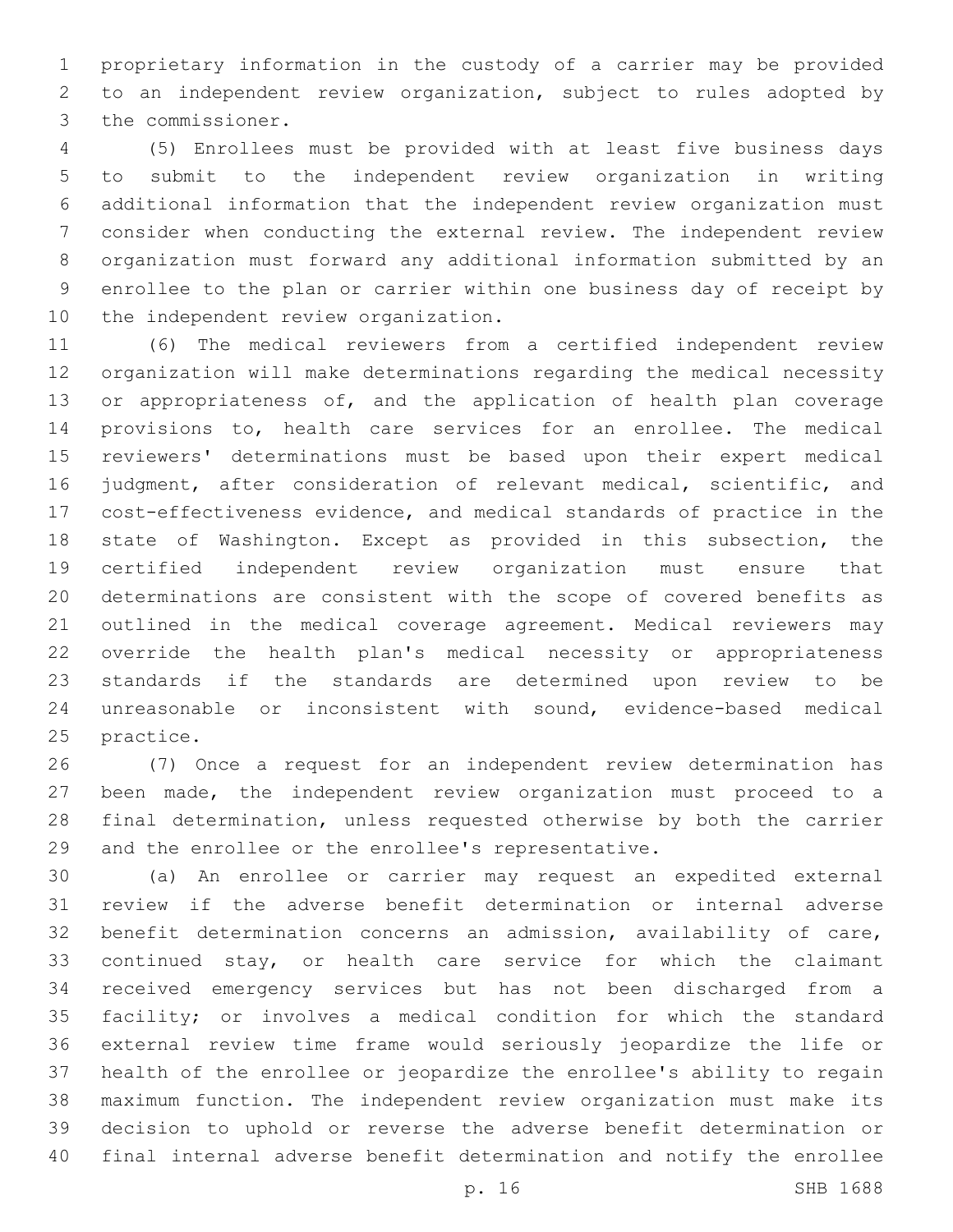and the carrier or health plan of the determination as expeditiously as possible but within not more than seventy-two hours after the receipt of the request for expedited external review. If the notice is not in writing, the independent review organization must provide written confirmation of the decision within forty-eight hours after 6 the date of the notice of the decision.

 (b) For claims involving experimental or investigational treatments, the independent review organization must ensure that adequate clinical and scientific experience and protocols are taken into account as part of the external review process.

 (8) Carriers must timely implement the certified independent review organization's determination, and must pay the certified 13 independent review organization's charges.

 (9) When an enrollee requests independent review of a dispute under this section, and the dispute involves a carrier's decision to modify, reduce, or terminate an otherwise covered health service that an enrollee is receiving at the time the request for review is submitted and the carrier's decision is based upon a finding that the health service, or level of health service, is no longer medically necessary or appropriate, the carrier must continue to provide the health service if requested by the enrollee until a determination is made under this section. If the determination affirms the carrier's decision, the enrollee may be responsible for the cost of the 24 continued health service.

 (10) Each certified independent review organization must maintain written records and make them available upon request to the commissioner.27

 (11) A certified independent review organization may notify the 29 office of the insurance commissioner if, based upon its review of disputes under this section, it finds a pattern of substandard or 31 egregious conduct by a carrier.

 (12)(a) The commissioner shall adopt rules to implement this section after considering relevant standards adopted by national managed care accreditation organizations and the national association 35 of insurance commissioners.

 (b) This section is not intended to supplant any existing authority of the office of the insurance commissioner under this title to oversee and enforce carrier compliance with applicable 39 statutes and rules.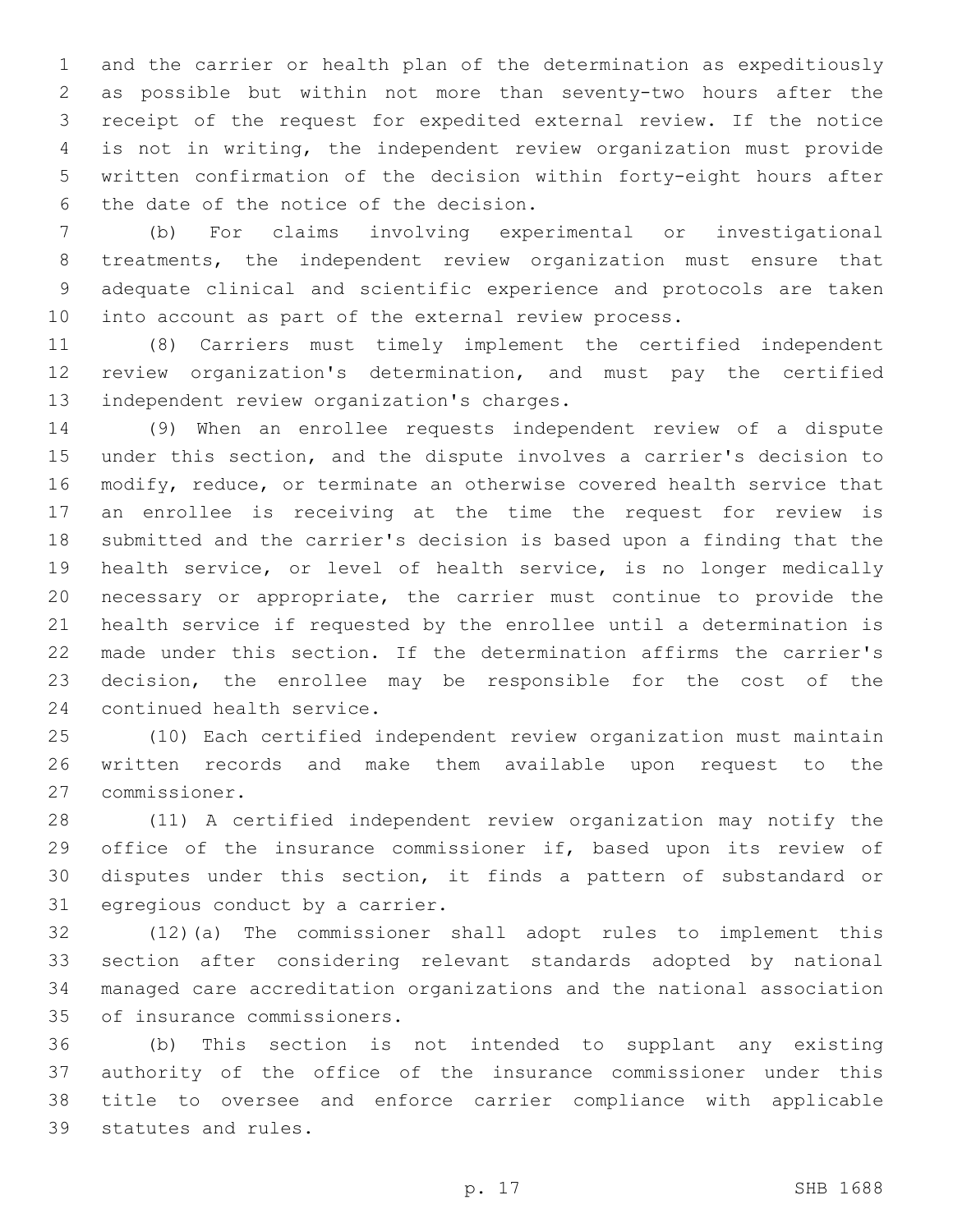NEW SECTION. **Sec. 5.** A new section is added to chapter 48.43 2 RCW to read as follows:

 The commissioner is authorized to enforce provisions of P.L. 116-260 (enacted December 27, 2020, as the consolidated appropriations act of 2021) and implementing federal regulations in effect on the effective date of this section, that are applicable to or regulate the conduct of carriers issuing health plans or grandfathered health plans to residents of Washington state on or after January 1, 2022. In addition to the enforcement actions authorized under RCW 48.02.080, the commissioner may impose a civil monetary penalty in an amount not to exceed \$100 for each day for each individual with respect to which a failure to comply with these 13 provisions occurs.

 **Sec. 6.** RCW 48.49.003 and 2019 c 427 s 1 are each amended to 15 read as follows:

16 (1) The legislature finds that:

 (a) Consumers receive surprise bills or balance bills for 18 services provided at ((out-of-network)) nonparticipating facilities 19 or by ((out-of-network)) nonparticipating health care providers at 20 in-network facilities;

 (b) Consumers must not be placed in the middle of contractual disputes between providers and health insurance carriers; and

 (c) Facilities, providers, and health insurance carriers all share responsibility to ensure consumers have transparent information on network providers and benefit coverage, and the insurance commissioner is responsible for ensuring that provider networks include sufficient numbers and types of contracted providers to reasonably ensure consumers have in-network access for covered 29 benefits.

30 (2) It is the intent of the legislature to:

 (a) Ban balance billing of consumers enrolled in fully insured, regulated insurance plans and plans offered to public employees under chapter 41.05 RCW for the services described in RCW 48.49.020, and to provide self-funded group health plans with an option to elect to be 35 subject to the provisions of this chapter  $((427, \text{ Laws of } 2019))$ ;

 (b) Remove consumers from balance billing disputes and require 37 that (( $\overline{\text{out-of-network}}$ ) nonparticipating providers and carriers 38 negotiate ((out-of-network)) nonparticipating provider payments in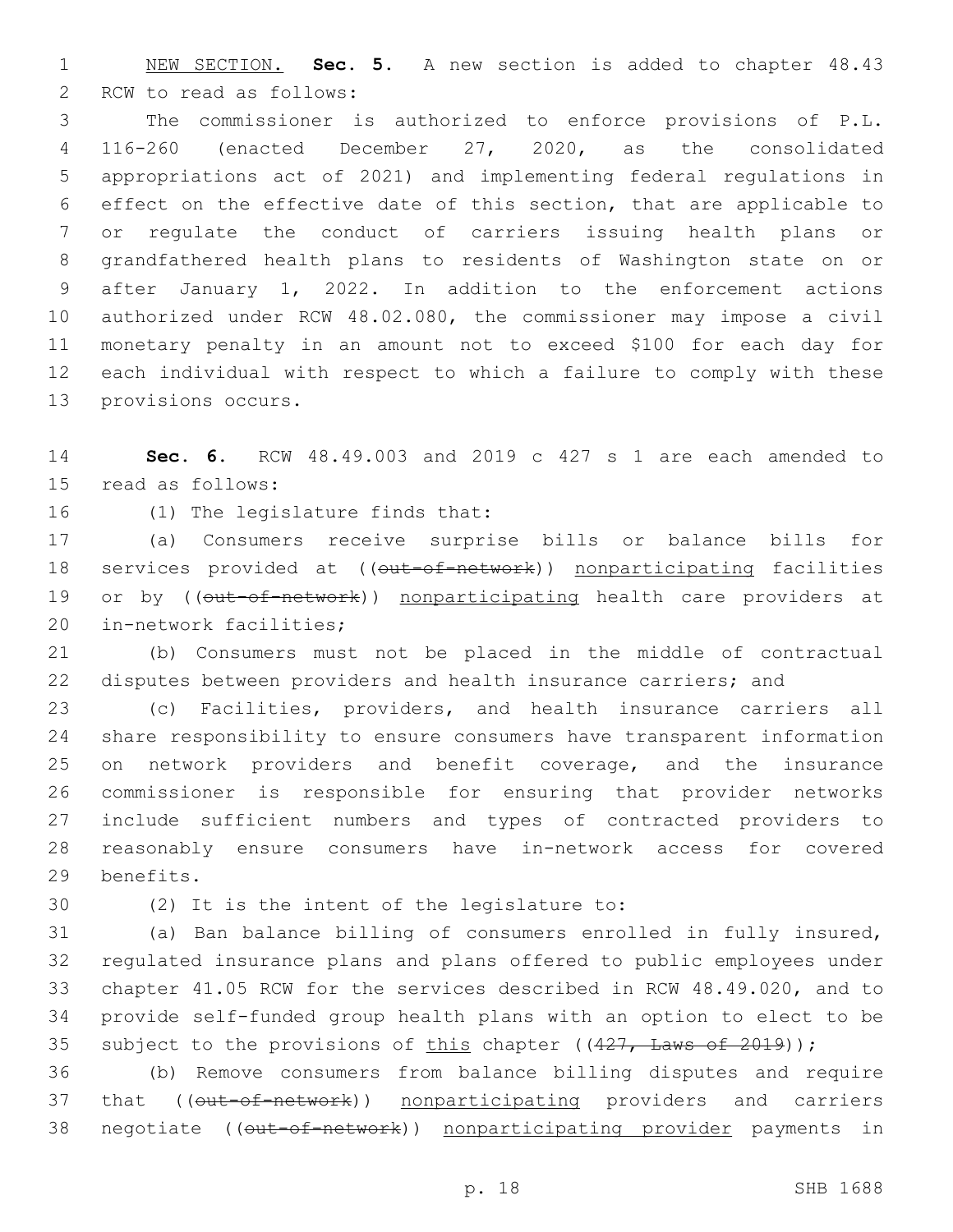1 good faith under the terms of this chapter ((427, Laws of 2019)); 2 ((and))

 (c) Align Washington state law with the federal balance billing prohibitions and transparency protections in sections 2799A-1 et seq. of the public health service act (P.L. 116-260) and implementing federal regulations in effect on the effective date of this section, while maintaining provisions of this chapter that provide greater 8 protection for consumers; and

9 (d) Provide an environment that encourages self-funded groups to 10 negotiate ((out-of-network)) payments in good faith with 11 nonparticipating providers and facilities in return for balance 12 billing protections.

13 **Sec. 7.** RCW 48.49.020 and 2019 c 427 s 6 are each amended to 14 read as follows:

15 (1) ((An out-of-network)) A nonparticipating provider or facility 16 may not balance bill an enrollee for the following health care 17 services as provided in section 2799A-1(b) of the public health 18 service act (42 U.S.C. Sec. 300gg-111(b)) and implementing federal 19 requlations in effect on the effective date of this section:

20 (a) Emergency services provided to an enrollee;  $($   $($  $\Theta$  $\mathbf{r}$  $))$ 

21 (b) Nonemergency health care services ((provided to an enrollee 22 at an in-network hospital licensed under chapter 70.41 RCW or an in-23 network ambulatory surgical facility licensed under chapter 70.230 24 RCW if the services:

25 (i) Involve surgical or ancillary services; and

26 (ii) Are provided by an out-of-network provider)) performed by 27 nonparticipating providers at certain participating facilities; or

28 (c) Air ambulance services.

29 (2) Payment for services described in subsection (1) of this 30 section is subject to the provisions of ((RCW 48.49.030 and 31 48.49.040.

32 (3)(a) Except to the extent provided in (b) of this subsection, the carrier must hold an enrollee harmless from balance billing when emergency services described in subsection (1)(a) of this section are provided by an out-of-network hospital in a state that borders Washington state.

37 (b)(i) Upon the effective date of federal legislation prohibiting 38 balance billing when emergency services described in subsection 39 (1)(a) of this section are provided by a hospital, the carrier no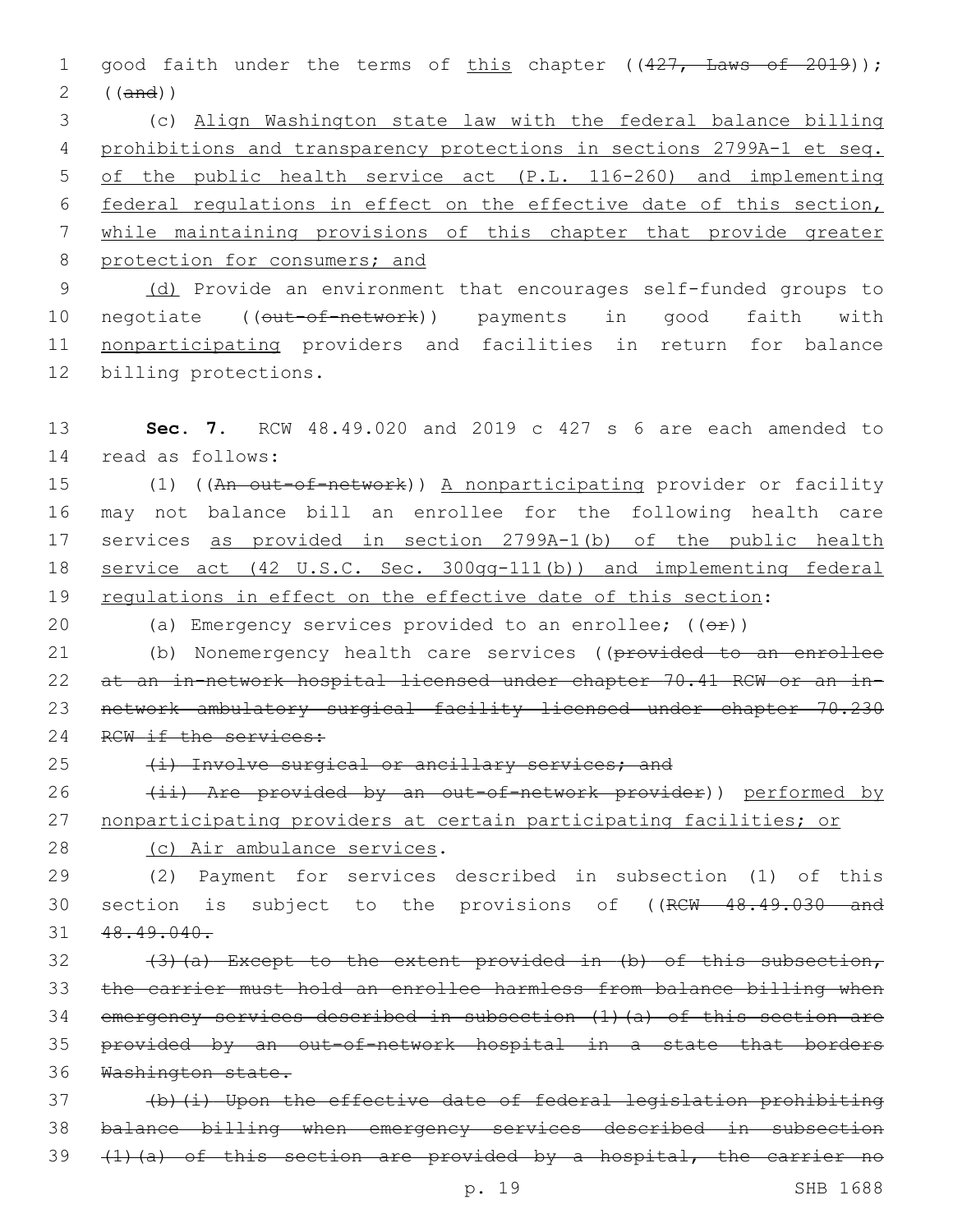1 longer has a duty to hold enrollees harmless from balance billing

2 under (a) of this subsection; or

3 (ii) Upon the effective date of an interstate compact with a 4 state bordering Washington state or enactment of legislation by a 5 state bordering Washington state prohibiting balance billing when 6 emergency services described in subsection (1)(a) of this section are 7 provided by a hospital located in that border state to a Washington 8 state resident, the carrier no longer has a duty to hold enrollees 9 harmless from balance billing under (a) of this subsection for 10 services provided by a hospital in that border state. The 11 commissioner shall engage with border states on appropriate means to 12 prohibit balance billing by out-of-state hospitals of Washington 13 state residents)) sections 2799A-1 and 2799A-2 of the public health 14 service act (42 U.S.C. Secs. 300gg-111 and 300gg-112) and 15 implementing federal regulations in effect on the effective date of 16 this section, except that:

 (a) Until January 1, 2023, or a later date determined by the commissioner, section 9 of this act and RCW 48.49.040 apply to the nonparticipating provider or facility payment standard and dispute resolution process for services described in subsection (1) of this 21 section, other than air ambulance services;

22 (b) A health care provider, health care facility, or air 23 ambulance service provider may not request or require a patient at 24 any time, for any procedure, service, or supply, to sign or otherwise 25 execute by oral, written, or electronic means, any document that 26 would attempt to avoid, waive, or alter any provision of RCW 27 48.49.020 and 48.49.030 or sections 2799A-1 et seq. of the public 28 health service act (P.L. 116-260) and implementing federal 29 regulations in effect on the effective date of this section;

 (c) If the enrollee pays a nonparticipating provider, nonparticipating facility, or nonparticipating air ambulance service provider an amount that exceeds the in-network cost-sharing amount determined under sections 2799A-1 and 2799A-2 of the public health service act (42 U.S.C. Secs. 300gg-111 and 300gg-112) and implementing federal regulations as in effect on the effective date 36 of this section, the provider or facility must refund any amount in excess of the in-network cost-sharing amount to the enrollee within 30 business days of receipt. Interest must be paid to the enrollee for any unrefunded payments at a rate of 12 percent beginning on the 40 first calendar day after the 30 business days; and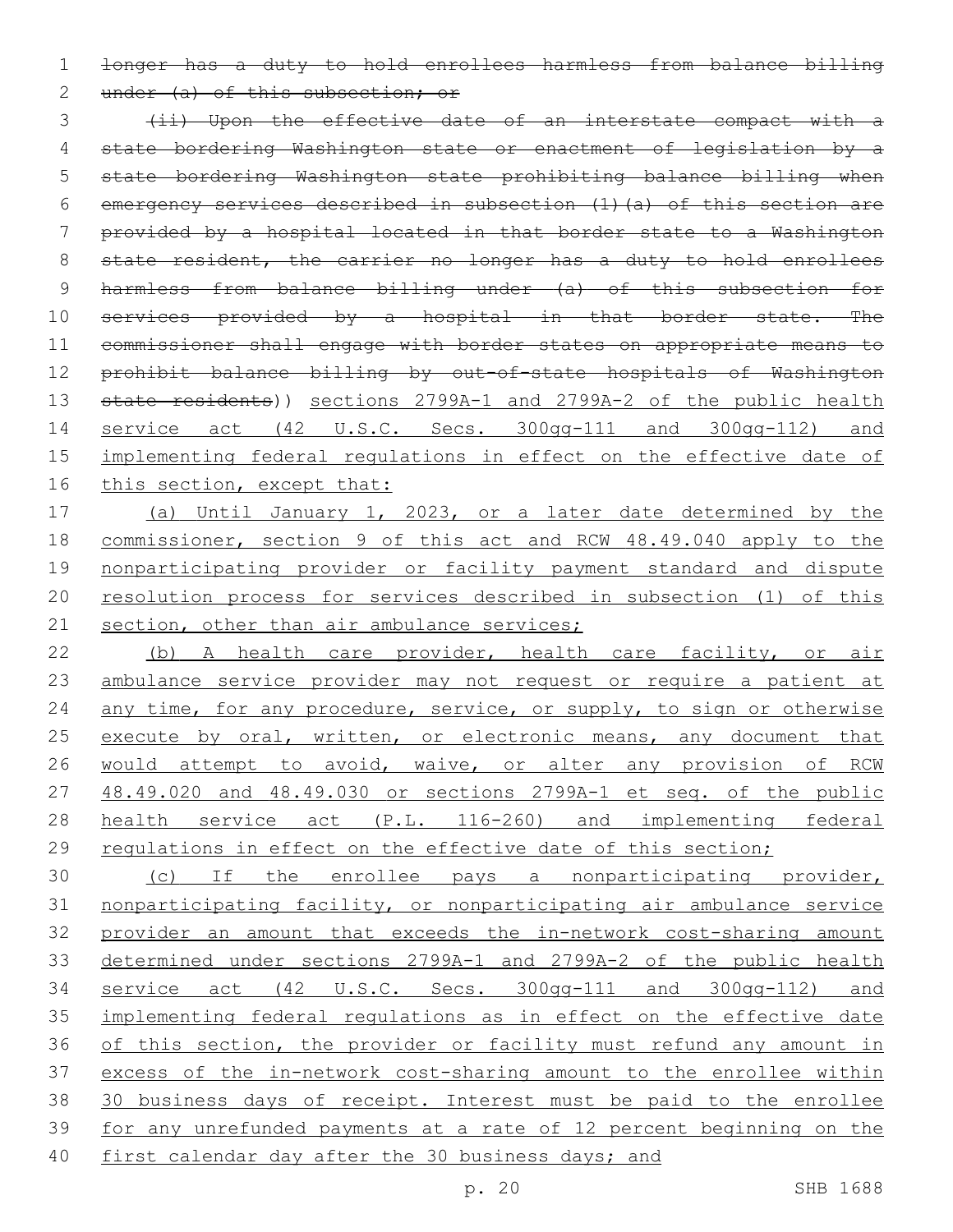(d) Carriers must make available through electronic and other methods of communication generally used by a provider to verify enrollee eligibility and benefits information regarding whether an enrollee's health plan is subject to the requirements of this chapter or section 2799A-1 et seq. of the public health service act (42 U.S.C. Sec. 300gg-111 et seq.) and implementing federal regulations in effect on the effective date of this section.

 (3) A behavioral health emergency services provider may not balance bill an enrollee for emergency services provided to an enrollee.

 (4) Payment for emergency services provided by behavioral health emergency services providers under subsection (3) of this section is 13 subject to RCW 48.49.030, section 9 of this act, and RCW 48.49.040.

14 (( $(4)$ )) (5) This section applies to health care providers ( $(e^E)$ ), 15 facilities, or behavioral health emergency services providers providing services to members of entities administering a self-funded group health plan and its plan members only if the entity has elected 18 to participate in this section and RCW 48.49.030, section 9 of this act, and RCW 48.49.040 as provided in RCW 48.49.130.

 **Sec. 8.** RCW 48.49.030 and 2019 c 427 s 7 are each amended to 21 read as follows:

22 (1) If an enrollee receives emergency ((or nonemergency health 23 eare)) services from a behavioral health emergency services provider under the circumstances described in RCW 48.49.020(3):

 (a) The enrollee satisfies his or her obligation to pay for the health care services if he or she pays the in-network cost-sharing amount specified in the enrollee's or applicable group's health plan contract. The enrollee's obligation must be determined using the ((carrier's median in-network contracted rate for the same or similar service in the same or similar geographical area)) methodology for calculating the qualifying payment amount as described in 45 C.F.R. Sec. 149.140 as in effect on the effective date of this section. The carrier must provide an explanation of benefits to the enrollee and 34 the ((out-of-network)) nonparticipating provider that reflects the cost-sharing amount determined under this subsection.

36 (b) The carrier, ((out-of-network provider, or out-of-network facility)) nonparticipating behavioral health emergency services 38 provider, and an agent, trustee, or assignee of the carrier( $(-$  out-39 of-network provider,)) or ((out-of-network facility))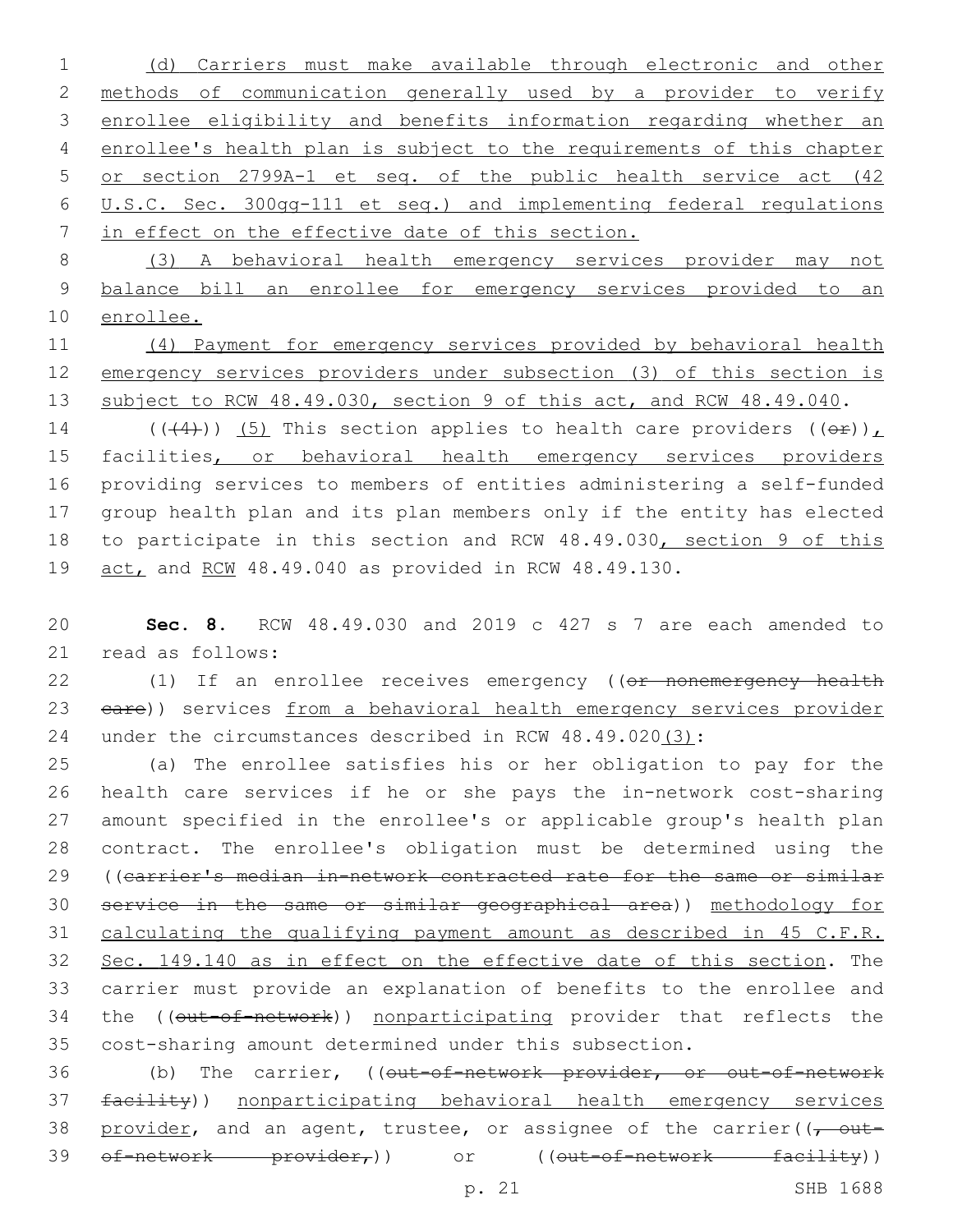nonparticipating behavioral health emergency services provider must ensure that the enrollee incurs no greater cost than the amount 3 determined under (a) of this subsection.

4 (c) The (( $out-of-network-provider or out-of-network factor)$ ) nonparticipating behavioral health emergency services provider and an 6 agent, trustee, or assignee of the ((out-of-network provider or out- of-network facility)) nonparticipating behavioral health emergency services provider may not balance bill or otherwise attempt to collect from the enrollee any amount greater than the amount determined under (a) of this subsection. This does not impact the behavioral health emergency services provider's ability to collect a past due balance for that cost-sharing amount with interest.

 (d) The carrier must treat any cost-sharing amounts determined 14 under (a) of this subsection paid by the enrollee for ((an out-of-15 network provider or facility's)) a nonparticipating behavioral health 16 emergency services provider's services in the same manner as cost-17 sharing for health care services provided by an in-network ((provider 18 or facility)) behavioral health emergency services provider and must apply any cost-sharing amounts paid by the enrollee for such services toward the enrollee's maximum out-of-pocket payment obligation.

21 (e) If the enrollee pays the ((out-of-network provider or out-of- network facility)) nonparticipating behavioral health emergency services provider an amount that exceeds the in-network cost-sharing 24 amount determined under (a) of this subsection, the ((provider or 25 facility)) behavioral health emergency services provider must refund any amount in excess of the in-network cost-sharing amount to the enrollee within thirty business days of receipt. Interest must be paid to the enrollee for any unrefunded payments at a rate of twelve percent beginning on the first calendar day after the thirty business 30 days.

 (2) ((The allowed amount paid to an out-of-network provider for health care services described under RCW 48.49.020 shall be a commercially reasonable amount, based on payments for the same or similar services provided in a similar geographic area. Within thirty calendar days of receipt of a claim from an out-of-network provider 36 or facility, the carrier shall offer to pay the provider or facility a commercially reasonable amount. If the out-of-network provider or facility wants to dispute the carrier's payment, the provider or facility must notify the carrier no later than thirty calendar days 40 after receipt of payment or payment notification from the carrier. If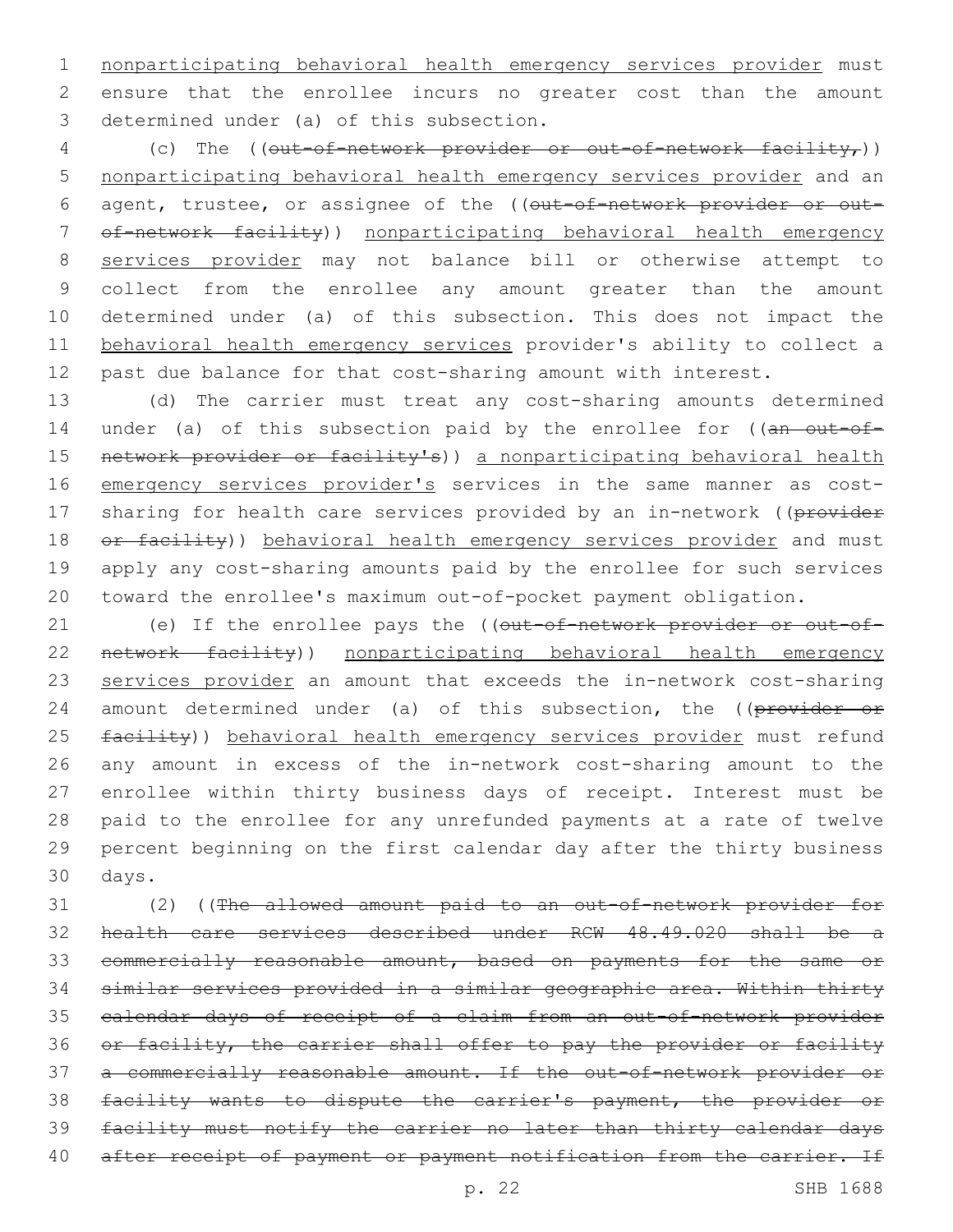the out-of-network provider or facility disputes the carrier's initial offer, the carrier and provider or facility have thirty 3 calendar days from the initial offer to negotiate in good faith. If 4 the carrier and the out-of-network provider or facility do not agree to a commercially reasonable payment amount within thirty calendar days, and the carrier, out-of-network provider or out-of-network facility chooses to pursue further action to resolve the dispute, the 8 dispute shall be resolved through arbitration, as provided in RCW  $48.49.040$ .

 (3) The carrier must make payments for health care services described in RCW 48.49.020 provided by out-of-network providers or 12 facilities directly to the provider or facility, rather than the enrollee.

 (4) Carriers must make available through electronic and other methods of communication generally used by a provider to verify enrollee eligibility and benefits information regarding whether an 17 enrollee's health plan is subject to the requirements of chapter 427, Laws of 2019.

 (5) A health care provider, hospital, or ambulatory surgical 20 facility may not require a patient at any time, for any procedure, 21 service, or supply, to sign or execute by electronic means, any 22 document that would attempt to avoid, waive, or alter any provision 23 of this section.

  $(6)$ )) This section shall only apply to health care providers  $(40)$ , facilities, or behavioral health emergency services providers providing services to members of entities administering a self-funded group health plan and its plan members if the entity has elected to 28 participate in this section and RCW 48.49.020 ((through)), section 9 29 of this act, and RCW 48.49.040 as provided in RCW 48.49.130.

 NEW SECTION. **Sec. 9.** A new section is added to chapter 48.49 31 RCW to read as follows:

 (1)(a) Until January 1, 2023, or a later date determined by the commissioner under RCW 48.49.040, the allowed amount paid to a nonparticipating provider for health care services described under RCW 48.49.020(1) other than air ambulance services shall be a commercially reasonable amount, based on payments for the same or similar services provided in a similar geographic area. Within 30 calendar days of receipt of a claim from a nonparticipating provider or facility, the carrier shall offer to pay the provider or facility

p. 23 SHB 1688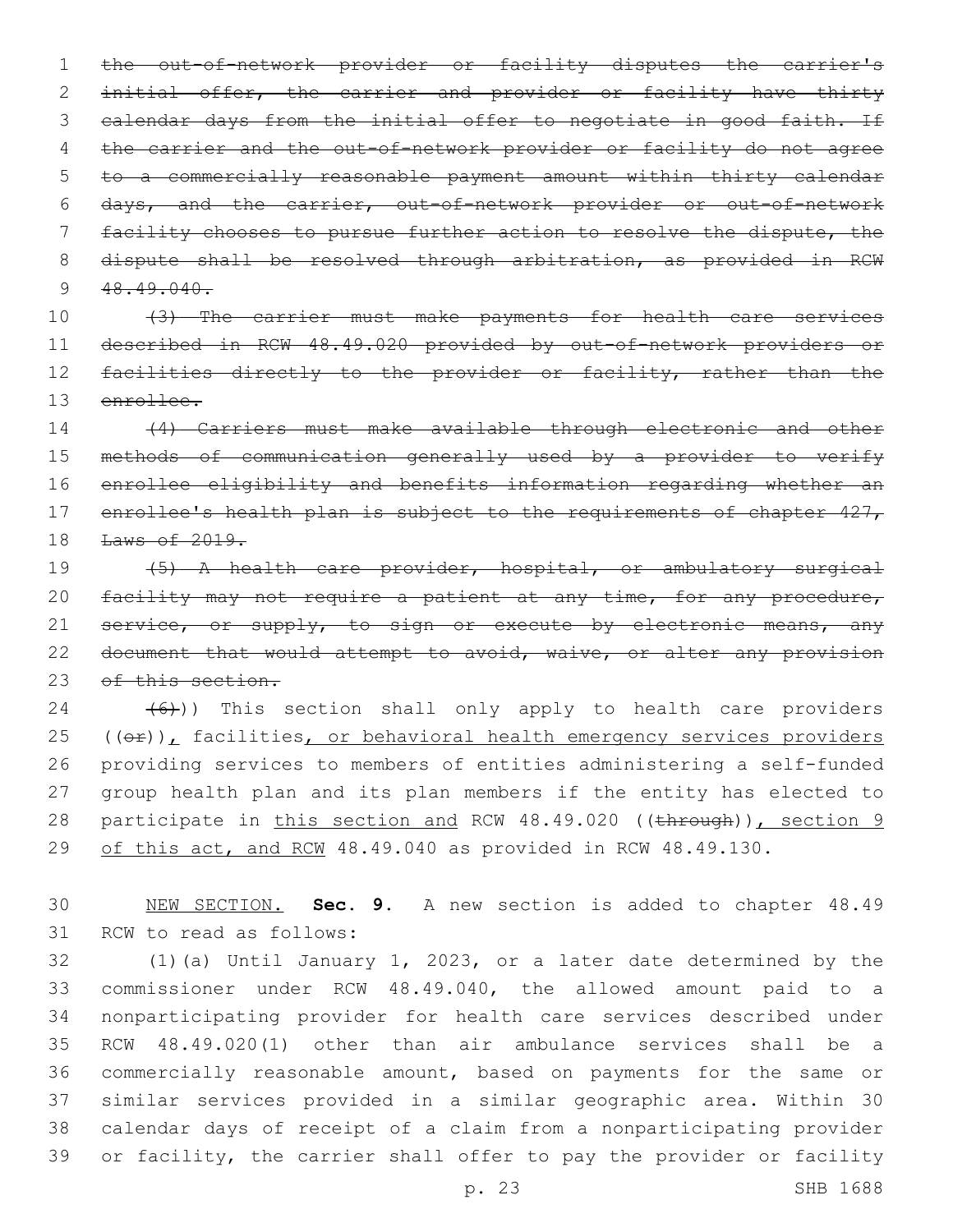a commercially reasonable amount. If the nonparticipating provider or facility wants to dispute the carrier's payment, the provider or facility must notify the carrier no later than 30 calendar days after receipt of payment or payment notification from the carrier. If the nonparticipating provider or facility disputes the carrier's initial offer, the carrier and provider or facility have 30 calendar days from the initial offer to negotiate in good faith. If the carrier and the nonparticipating provider or facility do not agree to a commercially reasonable payment amount within 30 calendar days, and the carrier or nonparticipating provider or facility chooses to pursue further action to resolve the dispute, the dispute shall be 12 resolved as provided in RCW 48.49.040.

 (b) The carrier must make payments for health care services described in RCW 48.49.020(1) provided by nonparticipating providers or facilities directly to the provider or facility, rather than the 16 enrollee.

 (2)(a) The allowed amount paid to a nonparticipating behavioral health emergency services provider for behavioral health emergency services shall be a commercially reasonable amount, based on payments for the same or similar services provided in a similar geographic area. Within 30 calendar days of receipt of a claim from a nonparticipating behavioral health emergency services provider, the carrier shall offer to pay the behavioral health emergency services provider a commercially reasonable amount. If the nonparticipating behavioral health emergency services provider wants to dispute the carrier's payment, the behavioral health emergency services provider must notify the carrier no later than 30 calendar days after receipt of payment or payment notification from the carrier. If the nonparticipating behavioral health emergency services provider disputes the carrier's initial offer, the carrier and behavioral health emergency services provider have 30 calendar days from the initial offer to negotiate in good faith. If the carrier and the nonparticipating behavioral health emergency services provider do not agree to a commercially reasonable payment amount within 30 calendar days, and the carrier or nonparticipating behavioral health emergency services provider chooses to pursue further action to resolve the dispute, the dispute shall be resolved as provided in RCW 48.49.040.

 (b) The carrier must make payments for behavioral health emergency services provided by nonparticipating behavioral health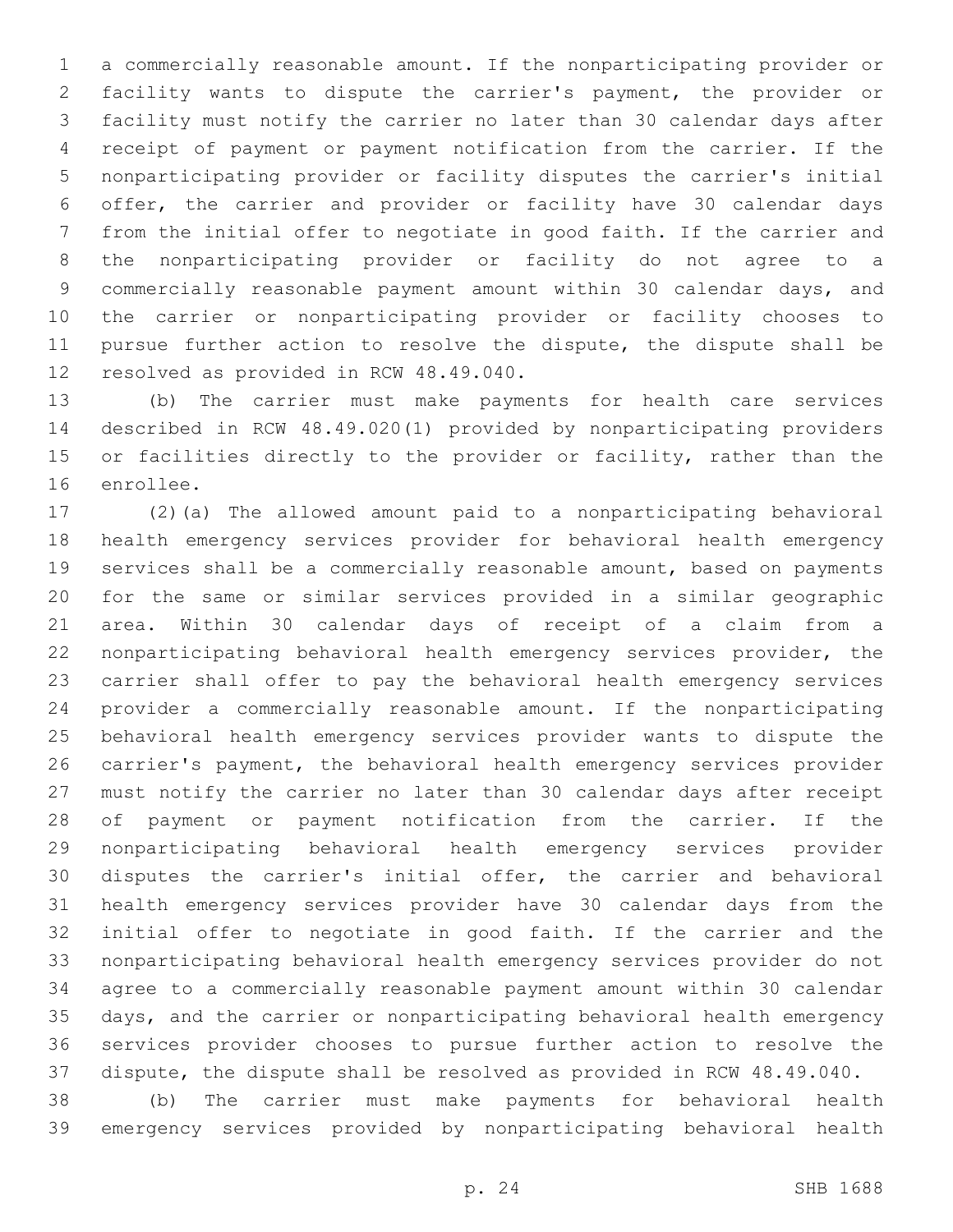emergency services providers directly to the provider, rather than 2 the enrollee.

 (3) This section shall only apply to health care providers, facilities, or behavioral health emergency services providers providing services to members of entities administering a self-funded group health plan and its plan members if the entity has elected to participate in RCW 48.49.020, 48.49.030, and 48.49.040, and this 8 section as provided in RCW 48.49.130.

 NEW SECTION. **Sec. 10.** A new section is added to chapter 48.49 10 RCW to read as follows:

 (1) Carriers must make available through electronic and other methods of communication generally used by a provider or facility to verify enrollee eligibility and benefits information regarding whether an enrollee's health plan is subject to the requirements of this chapter or section 2799A-1 et seq. of the public health service act (42 U.S.C. Sec. 300gg-111 et seq.) and implementing federal regulations in effect on the effective date of this section.

 (2) A health care provider, health care facility, behavioral health emergency services provider, or air ambulance service provider may not request or require a patient at any time, for any procedure, service, or supply, to sign or otherwise execute by oral, written, or electronic means, any document that would attempt to avoid, waive, or alter any provision of RCW 48.49.020 and 48.49.030 or sections 2799A-1 et seq. of the public health service act (P.L. 116-260) and implementing federal regulations in effect on the effective date of 26 this section.

 (3) This section shall only apply to health care providers, facilities, or behavioral health emergency services providers providing services to members of entities administering a self-funded group health plan and its plan members if the entity has elected to participate in RCW 48.49.020, 48.49.030, section 9 of this act, and 32 RCW 48.49.040 as provided in RCW 48.49.130.

 **Sec. 11.** RCW 48.49.040 and 2019 c 427 s 8 are each amended to 34 read as follows:

 (1) Effective January 1, 2023, or a later date determined by the commissioner, services described in RCW 48.49.020(1) other than air ambulance services are subject to the independent dispute resolution process established in sections 2799A-1 and 2799A-2 of the public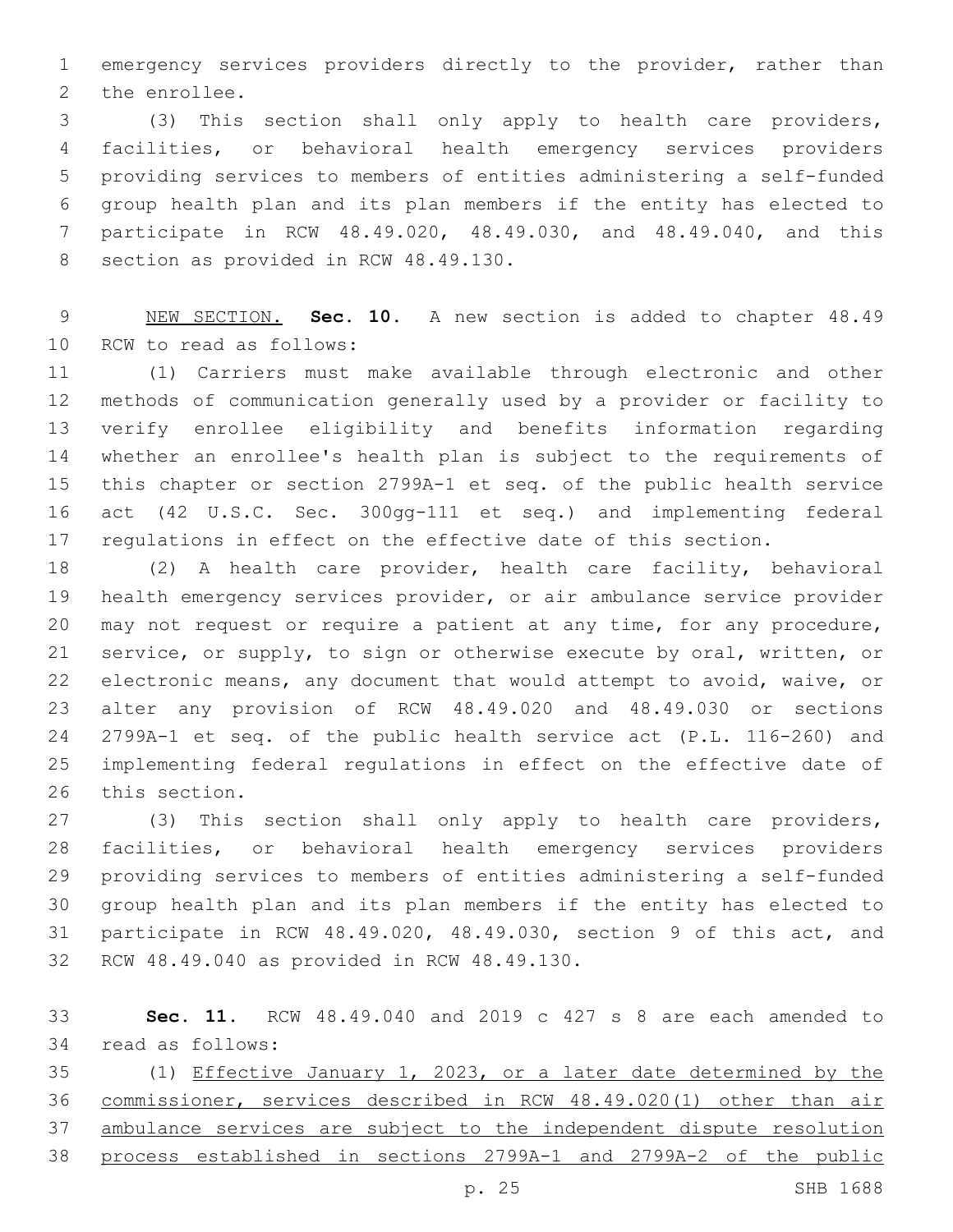health service act (42 U.S.C. Secs. 300gg-111 and 300gg-112) and implementing federal regulations in effect on January 1, 2023, or a later date determined by the commissioner. Until January 1, 2023, or a later date determined by the commissioner, the arbitration process in this section governs the dispute resolution process for those services.

 (2) Effective January 1, 2023, or a later date determined by the commissioner, services described in RCW 48.49.020(3) and services for which dispute resolution is pursued under RCW 48.49.150(2) (as 10 recodified by this act) are subject to the independent dispute resolution process established in section 2799A-1 and 2799A-2 of the public health service act (42 U.S.C. Secs. 300gg-111 and 300gg-112) and implementing federal regulations in effect on January 1, 2023, or 14 a later date determined by the commissioner. Until January 1, 2023, or a later date determined by the commissioner or if the federal independent dispute resolution process is not available to the state 17 for resolution of these disputes, the arbitration process in this section governs the dispute resolution process for those services.

 (3)(a) Notwithstanding RCW 48.43.055 and 48.18.200, if good faith negotiation, as described in RCW 48.49.030, does not result in 21 resolution of the dispute, and the carrier( $\sqrt{t}$  out-of-network 22 provider)) or ((out-of-network facility)) nonparticipating provider, 23 facility, or behavioral health emergency services provider chooses to 24 pursue further action to resolve the dispute, the carrier( $\sqrt{\overline{C}}$ 25 network provider,)) or ((out-of-network facility)) nonparticipating provider, facility, or behavioral health emergency services provider shall initiate arbitration to determine a commercially reasonable 28 payment amount. To initiate arbitration, the carrier( $\frac{1}{(r - \text{provider}_{r})}$ ) 29 or ((facility)) nonparticipating provider, facility, or behavioral health emergency services provider must provide written notification to the commissioner and the noninitiating party no later than ten calendar days following completion of the period of good faith negotiation under RCW 48.49.030. The notification to the noninitiating party must state the initiating party's final offer. No later than thirty calendar days following receipt of the notification, the noninitiating party must provide its final offer to the initiating party. The parties may reach an agreement on reimbursement during this time and before the arbitration proceeding. (b) Notwithstanding (a) of this subsection (3), where a dispute resolution matter initiated under sections 2799A-1 and 2799A-2 of the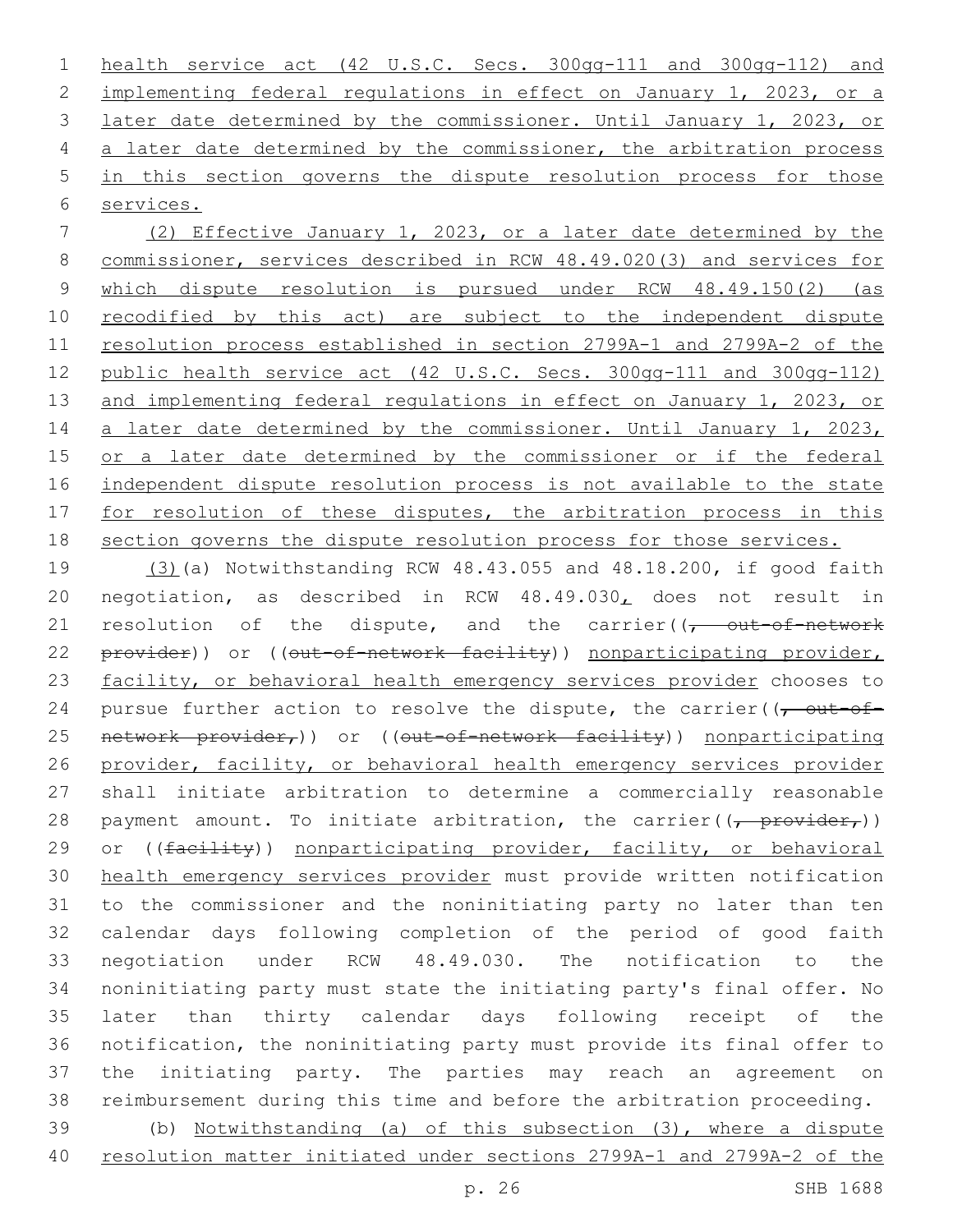public health service act (42 U.S.C. Secs. 300gg-111 and 300gg-112) and implementing federal regulations in effect on the effective date 3 of this section, results in a determination by a certified independent dispute resolution entity that such process does not apply to the dispute or to portions thereof, a carrier, provider, facility, or behavioral health emergency services provider may initiate arbitration described in this section for such dispute:

 (i) Without completing good faith negotiation under section 9 of this act if the open negotiation period required under sections 2799A-1 and 2799A-2 of the public health service act (42 U.S.C. Secs. 300gg-111 and 300gg-112) and implementing federal regulations in 12 effect on the effective date of this section, has been completed; and

 (ii) By providing written notification to the commissioner and the noninitiating party no later than 10 calendar days following the 15 date notice is received by the parties from the certified independent dispute resolution entity that the federal independent dispute 17 resolution process is not applicable to the dispute.

 (4) Multiple claims may be addressed in a single arbitration 19 proceeding if the claims at issue:

20  $((\text{(+i)})$  (a) Involve identical carrier and provider (( $\Theta$ f) 21 facility)), provider group, facility, or behavioral health emergency 22 services provider parties;

23 (((ii))) (b) Involve claims with the same ((or related current procedural terminology codes relevant to a particular procedure)) procedural code, or a comparable code under a different procedural 26 code system; and

27 ( $(\overrightarrow{+i})$ ) (c) Occur within ((a)) the same 30 business day period 28 ((of two months of one another)).

 (( $(2)$ )) (5) Within seven calendar days of receipt of notification from the initiating party, the commissioner must provide the parties with a list of approved arbitrators or entities that provide arbitration. The arbitrators on the list must be trained by the American arbitration association or the American health lawyers 34 association and ((should)) must have experience in matters related to medical or health care services. The parties may agree on an arbitrator from the list provided by the commissioner. If the parties do not agree on an arbitrator, they must notify the commissioner who must provide them with the names of five arbitrators from the list. Each party may veto two of the five named arbitrators. If one arbitrator remains, that person is the chosen arbitrator. If more

p. 27 SHB 1688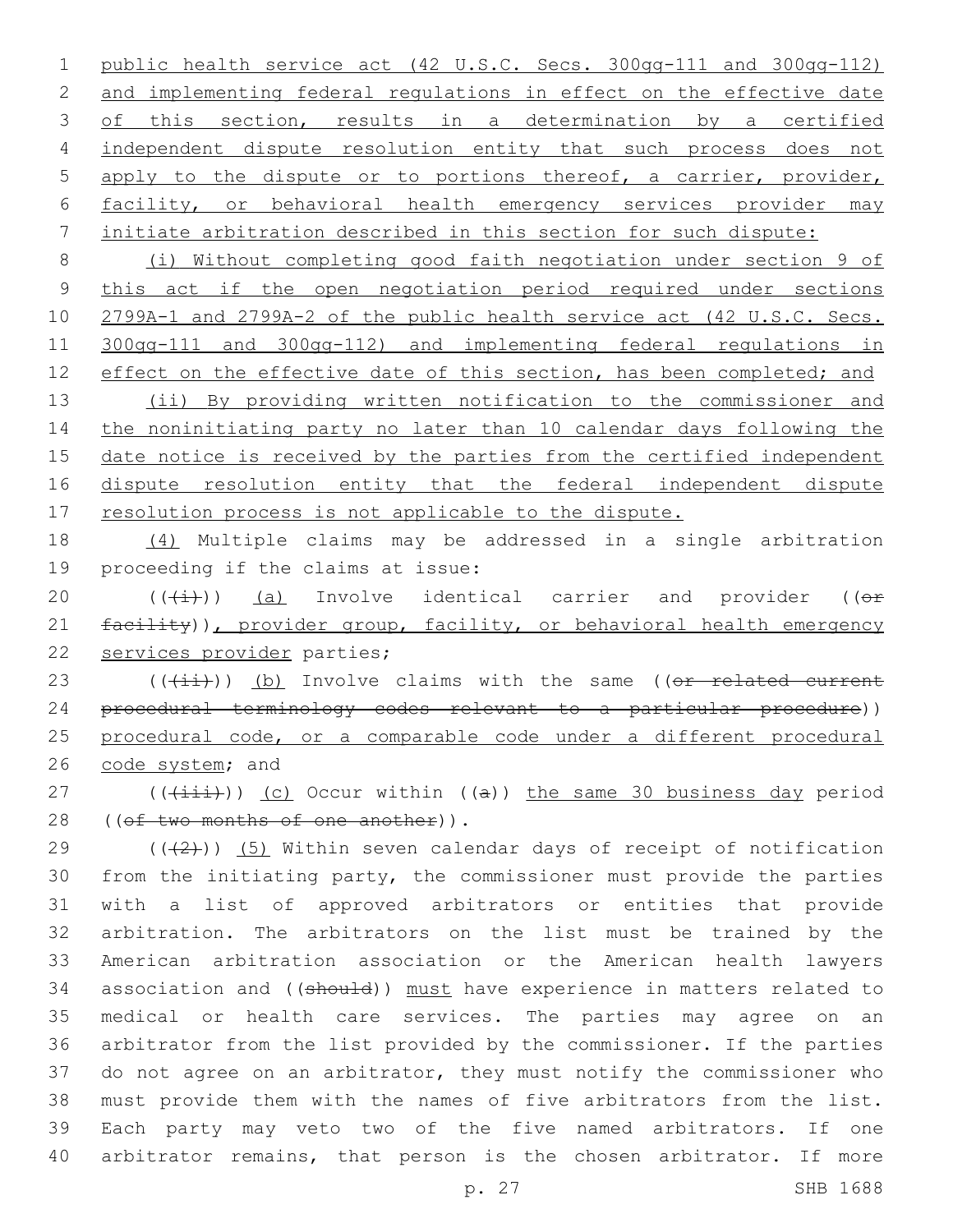than one arbitrator remains, the commissioner must choose the arbitrator from the remaining arbitrators. The parties and the commissioner must complete this selection process within twenty calendar days of receipt of the original list from the commissioner.

5 (( $(3)$   $(a)$ )) (6) Each party must make written submissions to the arbitrator in support of its position no later than thirty calendar 7 days after the final selection of the arbitrator. ((The initiating)) 8 Each party must include in  $((i$ ts)) their written submission the evidence and methodology for asserting that the amount proposed to be paid is or is not commercially reasonable. A party that fails to make timely written submissions under this section without good cause shown shall be considered to be in default and the arbitrator shall require the party in default to pay the final offer amount submitted by the party not in default and may require the party in default to pay expenses incurred to date in the course of arbitration, including the arbitrator's expenses and fees and the reasonable attorneys' fees 17 of the party not in default.

18 (7) If the parties agree on an out-of-network rate for the services at issue after providing the arbitration initiation notice 20 to the commissioner but before the arbitrator has made their 21 decision, the amount agreed to by the parties for the service will be treated as the out-of-network rate for the service. The initiating party must send a notification to the commissioner and to the 24 arbitrator, as soon as possible, but no later than three business 25 days after the date of the agreement. The notification must include 26 the out-of-network rate for the service and signatures from authorized signatories for both parties.

28 (8)(a) No later than thirty calendar days after the receipt of the parties' written submissions, the arbitrator must: Issue a written decision requiring payment of the final offer amount of either the initiating party or the noninitiating party; notify the parties of its decision; and provide the decision and the information described in RCW 48.49.050 regarding the decision to the commissioner. The arbitrator's decision must include an explanation 35 of the elements of the parties' submissions the arbitrator relied upon to make their decision and why those elements were relevant to their decision.

 (b) In reviewing the submissions of the parties and making a decision related to whether payment should be made at the final offer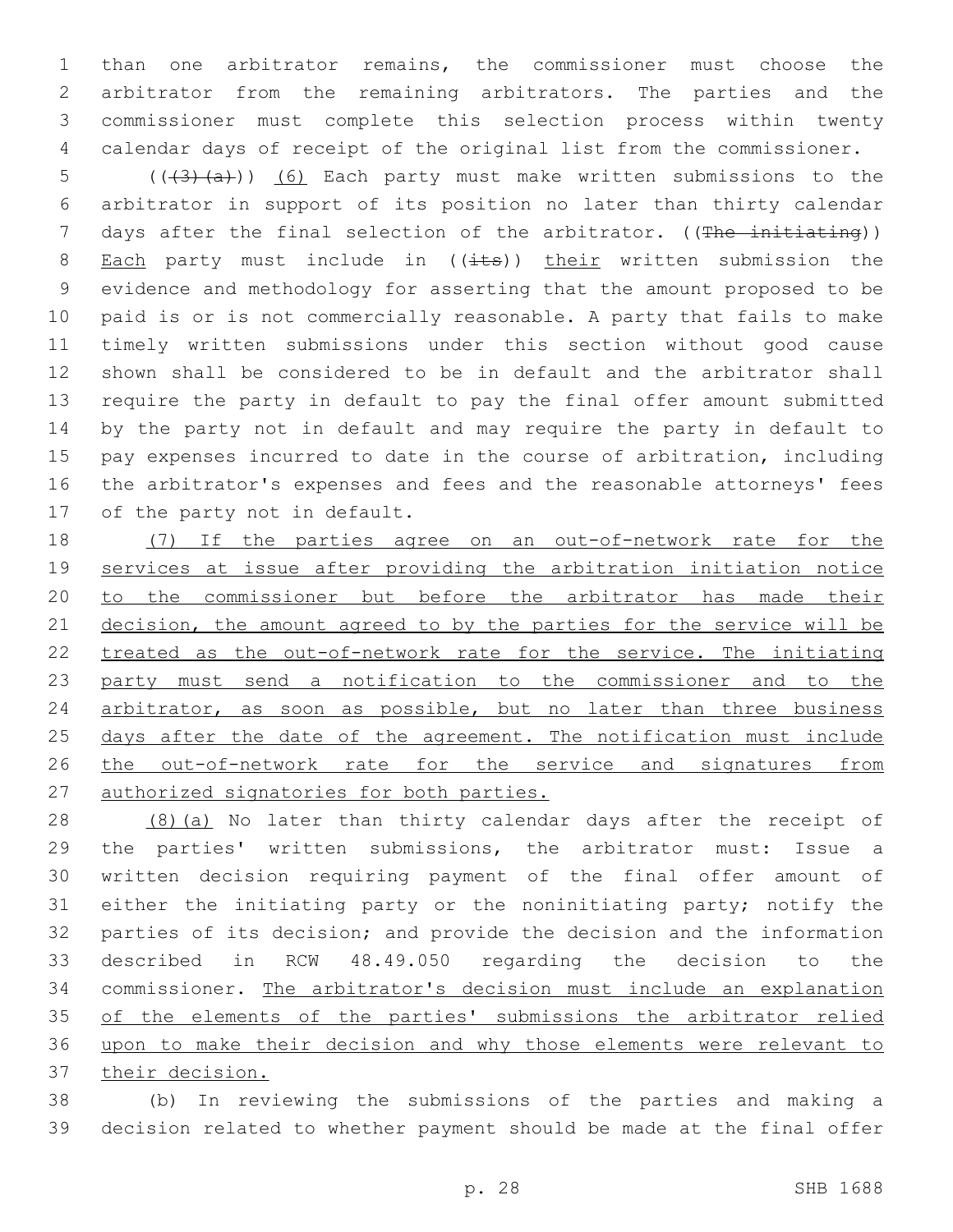amount of the initiating party or the noninitiating party, the 2 arbitrator must consider the following factors:

 (i) The evidence and methodology submitted by the parties to assert that their final offer amount is reasonable; and

 (ii) Patient characteristics and the circumstances and complexity of the case, including time and place of service and whether the service was delivered at a level I or level II trauma center or a rural facility, that are not already reflected in the provider's 9 billing code for the service.

 (c) The arbitrator may not require extrinsic evidence of authenticity for admitting data from the Washington state all-payer claims database data set developed under RCW 43.371.100 into 13 evidence.

 (d) The arbitrator may also consider other information that a party believes is relevant to the factors included in (b) of this subsection or other factors the arbitrator requests and information provided by the parties that is relevant to such request, including the Washington state all-payer claims database data set developed 19 under RCW 43.371.100.

 $((+4))$   $(9)$  Expenses incurred in the course of arbitration, including the arbitrator's expenses and fees, but not including attorneys' fees, must be divided equally among the parties to the arbitration. The commissioner may establish allowable arbitrator fee 24 ranges or an arbitrator fee schedule by rule. Arbitrator fees must be paid to the arbitrator by a party within 30 calendar days following 26 receipt of the arbitrator's decision by the party. The enrollee is not liable for any of the costs of the arbitration and may not be required to participate in the arbitration proceeding as a witness or 29 otherwise.

 $((+5+))$   $(10)$  Within ((ten)) 10 business days of a party notifying the commissioner and the noninitiating party of intent to initiate arbitration, both parties shall agree to and execute a nondisclosure agreement. The nondisclosure agreement must not preclude the arbitrator from submitting the arbitrator's decision to the 35 commissioner under subsection  $((+3))$   $(6)$  of this section or impede the commissioner's duty to prepare the annual report under RCW 48.49.050.37

38  $((+6))$   $(11)$  The decision of the arbitrator is final and binding on the parties to the arbitration and is not subject to judicial review.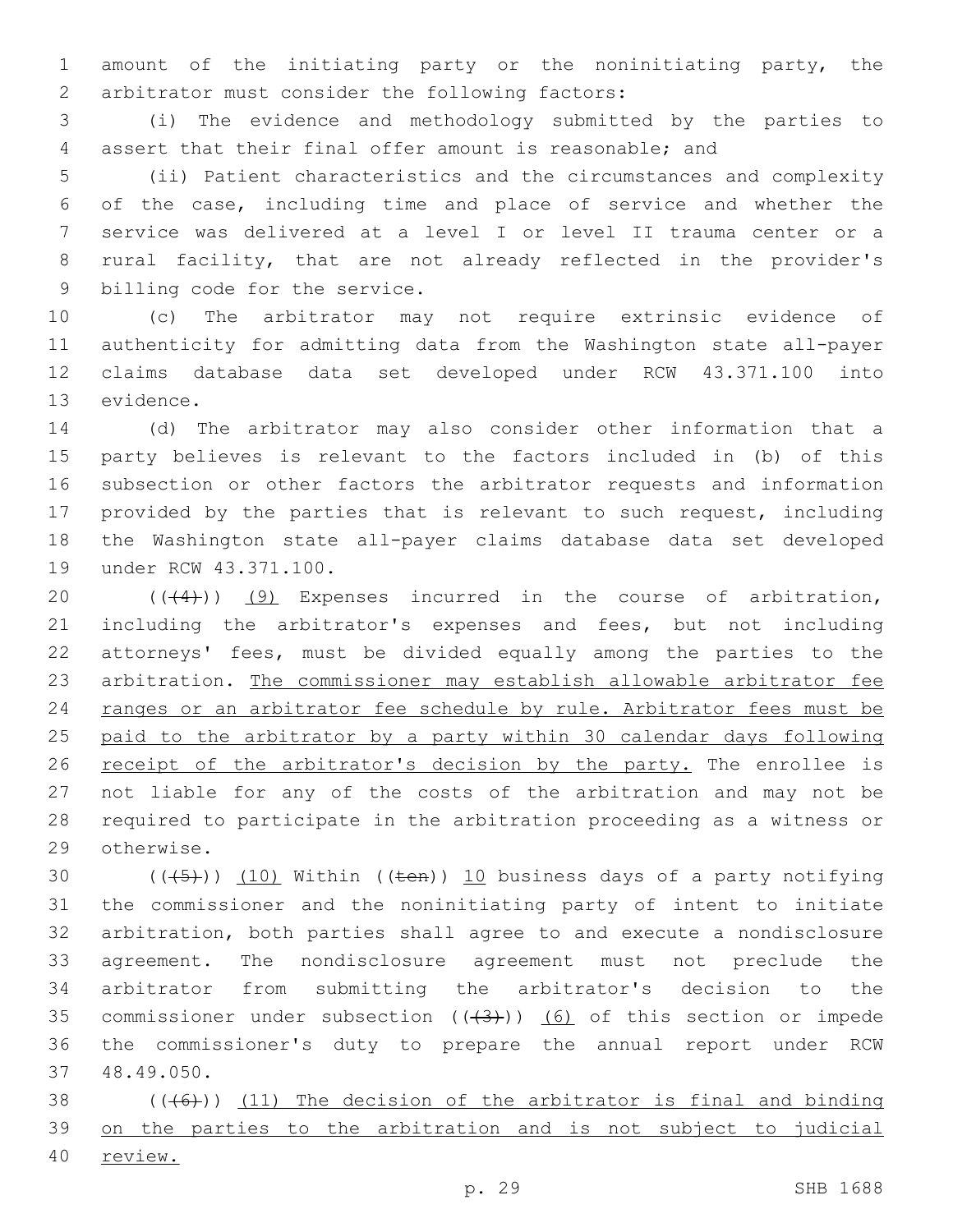(12) Chapter 7.04A RCW applies to arbitrations conducted under this section, but in the event of a conflict between this section and 3 chapter 7.04A RCW, this section governs.

 (((7))) (13) Air ambulance services are subject to the independent dispute resolution process established in sections 2799A-1 and 2799A-2 of the public health service act (42 U.S.C. Secs. 300gg-111 and 300gg-112) and implementing federal regulations in 8 effect on the effective date of this section.

9 (14) This section applies to health care providers  $((\theta \cdot \hat{r}))_L$  facilities, or behavioral health emergency services providers providing services to members of entities administering a self-funded group health plan and its plan members only if the entity has elected to participate in RCW 48.49.020 and 48.49.030, section 9 of this act, 14 and this section as provided in RCW 48.49.130.

15  $((+8+))$   $(15)$  An entity administering a self-funded group health plan that has elected to participate in this section pursuant to RCW 48.49.130 shall comply with the provisions of this section.

 **Sec. 12.** RCW 48.49.050 and 2019 c 427 s 9 are each amended to 19 read as follows:

 (1) The commissioner must prepare an annual report summarizing the dispute resolution information provided by arbitrators under RCW 48.49.040. The report must include summary information related to the matters decided through arbitration, as well as the following information for each dispute resolved through arbitration: The name 25 of the carrier; the name of the health care provider; the health care provider's employer or the business entity in which the provider has 27 an ownership interest; the health care facility where the services were provided; and the type of health care services at issue.

 (2) The commissioner must post the report on the office of the insurance commissioner's website and submit the report in compliance with RCW 43.01.036 to the appropriate committees of the legislature, 32 annually by July 1st.

33 (3) This section expires January 1, ((2024)) 2023.

 **Sec. 13.** RCW 48.49.060 and 2019 c 427 s 10 are each amended to read as follows:35

 (1) The commissioner, in consultation with health carriers, health care providers, health care facilities, and consumers, must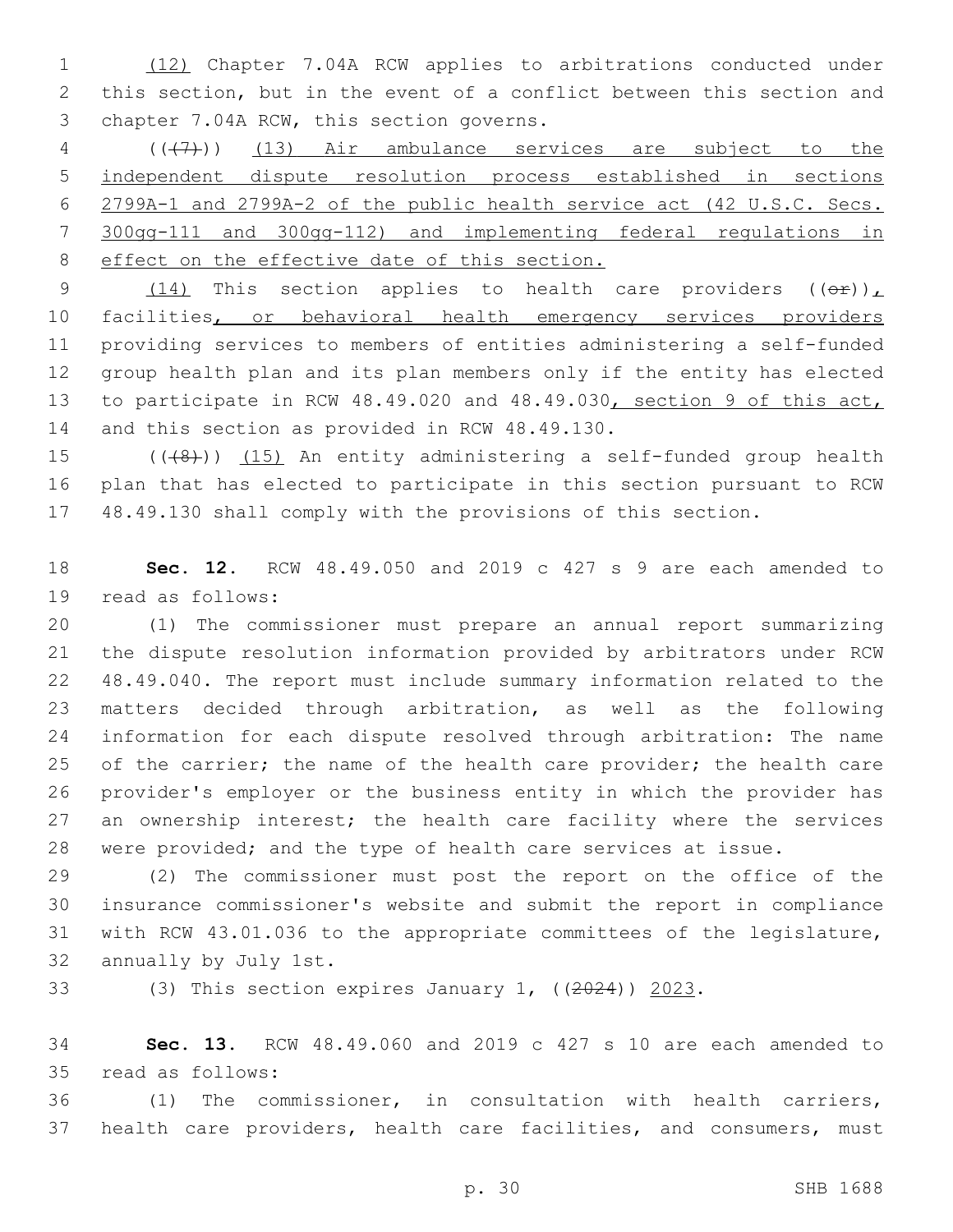1 develop standard template language for a notice of consumer rights 2 notifying consumers ((that:

 (a) The prohibition against balance billing in this chapter is applicable to health plans issued by carriers in Washington state and self-funded group health plans that elect to participate in RCW 48.49.020 through 48.49.040 as provided in RCW 48.49.130;

7 (b) They cannot be balance billed for the health care services 8 described in RCW 48.49.020 and will receive the protections provided 9 by RCW 48.49.030; and

10 (c) They may be balance billed for health care services under 11 circumstances other than those described in RCW 48.49.020 or if they 12 are enrolled in a health plan to which chapter 427, Laws of 2019 does 13 not apply, and steps they can take if they are balance billed)) of 14 their rights under this chapter, and sections 2799A-1 and 2799A-2 of 15 the public health service act (42 U.S.C. Secs. 300gg-111 and 16 300gg-112) and implementing federal regulations in effect on the 17 effective date of this section.

 (2) The standard template language must include contact information for the office of the insurance commissioner so that consumers may contact the office of the insurance commissioner if they believe they have received a balance bill in violation of this 22 chapter.

 (3) The office of the insurance commissioner shall determine by rule when and in what format health carriers, health care providers, and health care facilities must provide consumers with the notice 26 developed under this section.

27 **Sec. 14.** RCW 48.49.070 and 2019 c 427 s 11 are each amended to 28 read as follows:

29 (1)(a) A hospital ((or)), ambulatory surgical facility, or 30 behavioral health emergency services provider must post the following 31 information on its website, if one is available:

32 (i) The listing of the carrier health plan provider networks with 33 which the hospital  $(\theta \hat{r})_L$  ambulatory surgical facility, or 34 behavioral health emergency services provider is an in-network 35 provider, based upon the information provided by the carrier pursuant 36 to RCW 48.43.730(7); and

37 (ii) The notice of consumer rights developed under RCW 48.49.060. 38 (b) If the hospital  $((eF))^L$  ambulatory surgical facility, or 39 behavioral health emergency services provider does not maintain a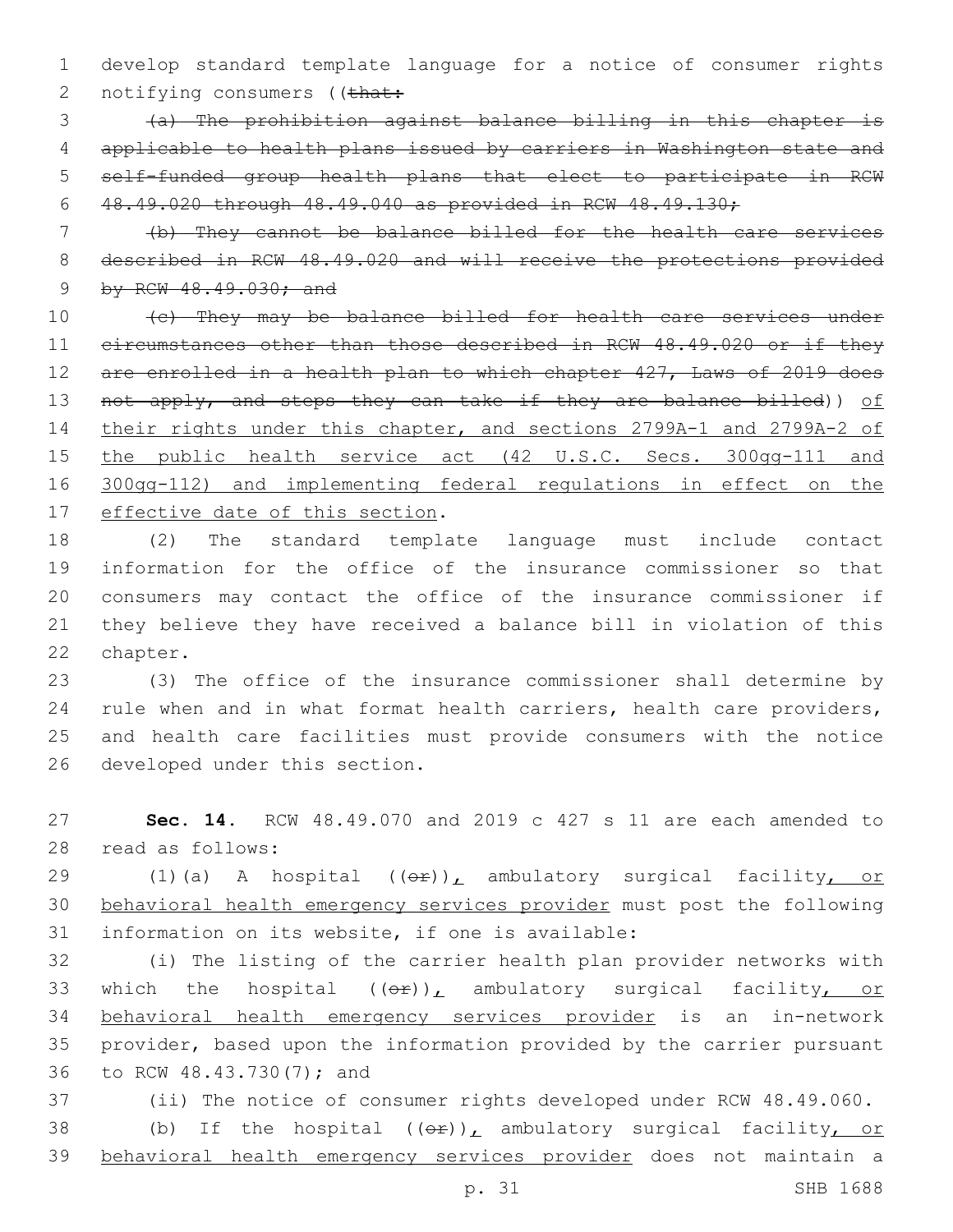website, this information must be provided to consumers upon an oral 2 or written request.

 (2) Posting or otherwise providing the information required in 4 this section does not relieve a hospital  $((\theta \cdot \mathbf{r}))$ , ambulatory surgical facility, or behavioral health emergency services provider of its obligation to comply with the provisions of this chapter.

 (3) Not less than thirty days prior to executing a contract with a carrier, a hospital or ambulatory surgical facility must provide the carrier with a list of the nonemployed providers or provider 10 groups contracted to provide ((surgical or ancillary)) emergency 11 medicine, anesthesiology, pathology, radiology, neonatology, surgery, hospitalist, intensivist and diagnostic services, including radiology 13 and laboratory services at the hospital or ambulatory surgical facility. The hospital or ambulatory surgical facility must notify the carrier within thirty days of a removal from or addition to the nonemployed provider list. A hospital or ambulatory surgical facility also must provide an updated list of these providers within fourteen calendar days of a request for an updated list by a carrier.

 **Sec. 15.** RCW 48.49.090 and 2019 c 427 s 13 are each amended to 20 read as follows:

 (1) A carrier must update its website and provider directory no later than thirty days after the addition or termination of a 23 facility or provider.

24 (2) A carrier must provide an enrollee with:

 (a) A clear description of the health plan's out-of-network health benefits; ((and))

(b) The notice of consumer rights developed under RCW 48.49.060;

 (c) Notification that if the enrollee receives services from an 29 out-of-network provider ((or)), facility, or behavioral health 30 emergency services provider, under circumstances other than those described in RCW 48.49.020, the enrollee will have the financial responsibility applicable to services provided outside the health plan's network in excess of applicable cost-sharing amounts and that the enrollee may be responsible for any costs in excess of those 35 allowed by the health plan;

 (d) Information on how to use the carrier's member transparency 37 tools under RCW 48.43.007;

 (e) Upon request, information regarding whether a health care provider is in-network or out-of-network, and whether there are in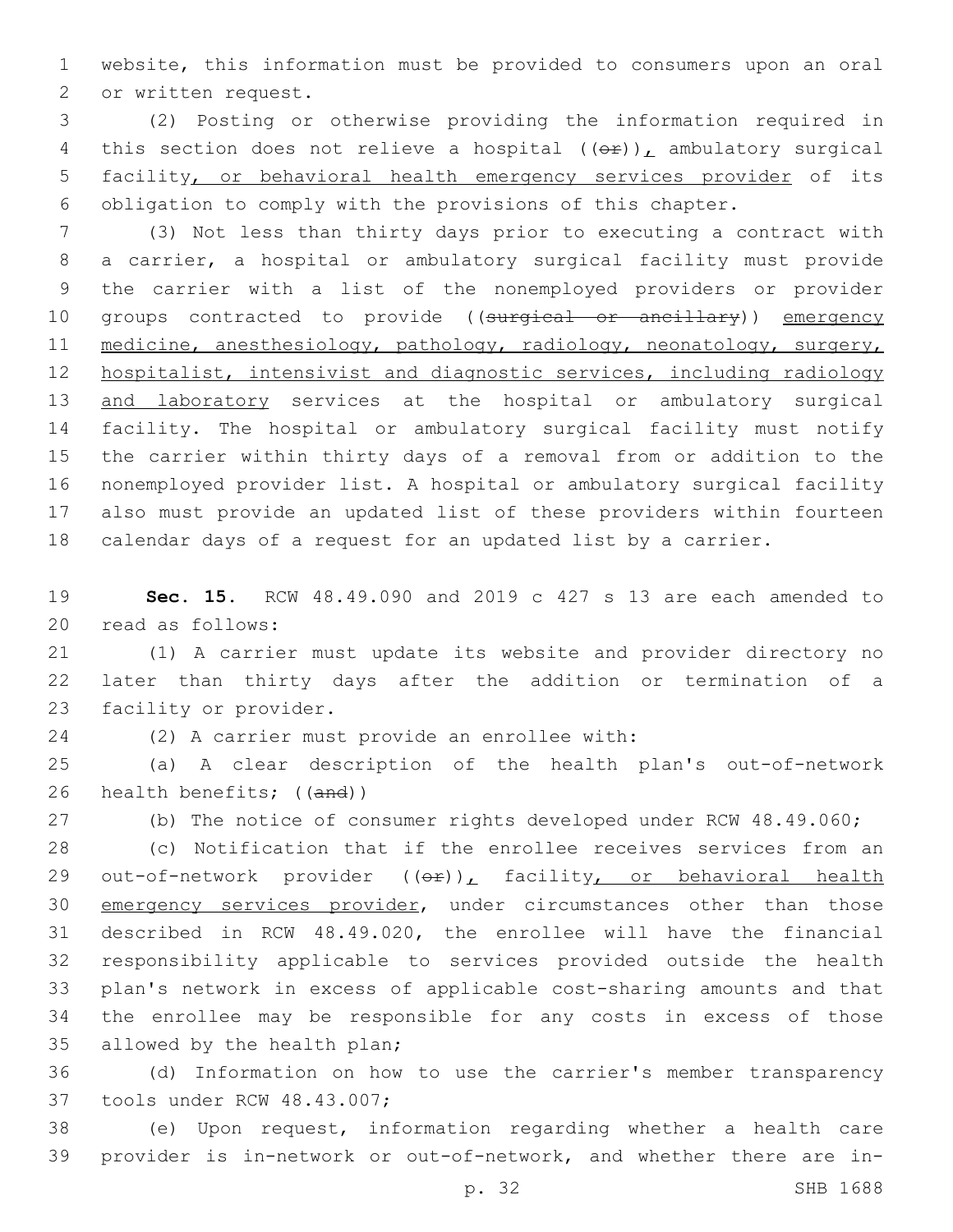1 network providers available to provide ((surgical or ancillary)) 2 emergency medicine, anesthesiology, pathology, radiology, neonatology, surgery, hospitalist, intensivist and diagnostic services, including radiology and laboratory services at specified in-network hospitals or ambulatory surgical facilities; and

 (f) Upon request, an estimated range of the out-of-pocket costs 7 for an out-of-network benefit.

 **Sec. 16.** RCW 48.49.100 and 2019 c 427 s 14 are each amended to 9 read as follows:

 (1) If the commissioner has cause to believe that any health care 11 provider, hospital, (( $\Theta$ )) ambulatory surgical facility, or 12 behavioral health emergency services provider, has engaged in a pattern of unresolved violations of RCW 48.49.020 or 48.49.030, the commissioner may submit information to the department of health or the appropriate disciplining authority for action. Prior to submitting information to the department of health or the appropriate 17 disciplining authority, the commissioner may provide the health care 18 provider, hospital,  $(0 + e)$ ) ambulatory surgical facility, or 19 behavioral health emergency services provider, with an opportunity to cure the alleged violations or explain why the actions in question 21 did not violate RCW 48.49.020 or 48.49.030.

22 (2) If any health care provider, hospital, ((or)) ambulatory 23 surgical facility, or behavioral health emergency services provider, has engaged in a pattern of unresolved violations of RCW 48.49.020 or 48.49.030, the department of health or the appropriate disciplining authority may levy a fine or cost recovery upon the health care 27 provider, hospital, ((OP)) ambulatory surgical facility, or behavioral health emergency services provider in an amount not to exceed the applicable statutory amount per violation and take other action as permitted under the authority of the department or disciplining authority. Upon completion of its review of any potential violation submitted by the commissioner or initiated directly by an enrollee, the department of health or the disciplining authority shall notify the commissioner of the results of the review, including whether the violation was substantiated and any enforcement action taken as a result of a finding of a substantiated violation.

 (3) If a carrier has engaged in a pattern of unresolved violations of any provision of this chapter, the commissioner may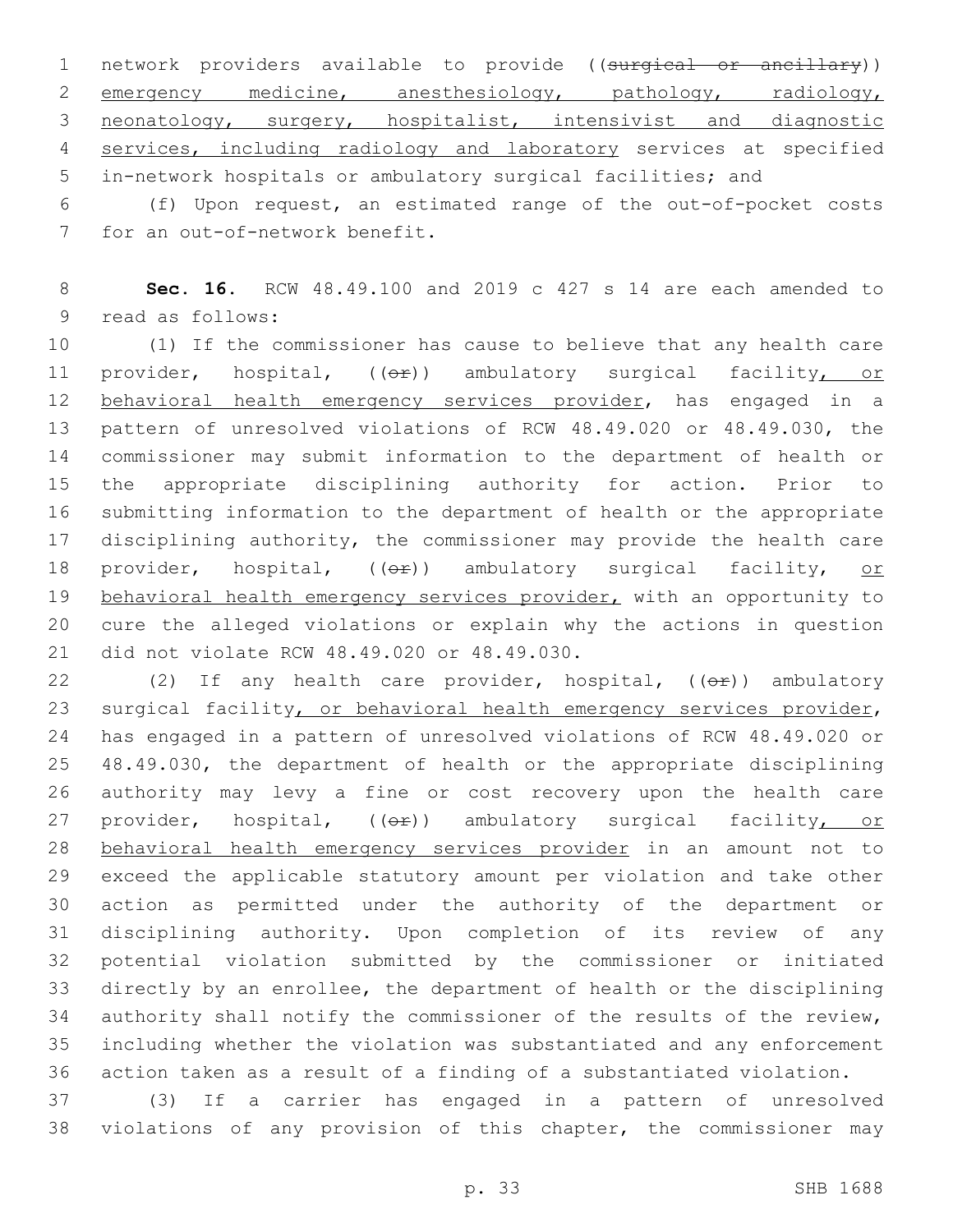1 levy a fine or apply remedies authorized under this chapter, chapter 48.02 RCW, RCW 48.44.166, 48.46.135, or 48.05.185.2

 (4) For purposes of this section, "disciplining authority" means the agency, board, or commission having the authority to take disciplinary action against a holder of, or applicant for, a professional or business license upon a finding of a violation of chapter 18.130 RCW or a chapter specified under RCW 18.130.040.

8 **Sec. 17.** RCW 48.49.130 and 2019 c 427 s 23 are each amended to 9 read as follows:

10 ((The)) As authorized in 45 C.F.R. Sec. 149.30 as in effect on 11 the effective date of this section, the provisions of this chapter 12 apply to a self-funded group health plan whether governed by or 13 exempt from the provisions of the federal employee retirement income 14 security act of 1974 (29 U.S.C. Sec. 1001 et seq.) only if the self-15 funded group health plan elects to participate in the provisions of 16 RCW 48.49.020 ((through)) and 48.49.030, section 9 of this act, and 17 RCM 48.49.040. To elect to participate in these provisions, the self-18 funded group health plan shall provide notice, on an annual basis, to 19 the commissioner in a manner prescribed by the commissioner, 20 attesting to the plan's participation and agreeing to be bound by RCW 21 48.49.020 ((through)) and 48.49.030, section 9 of this act, and RCW 22 48.49.040. An entity administering a self-funded health benefits plan 23 that elects to participate under this section, shall comply with the 24 provisions of RCW 48.49.020 ((through)) and 48.49.030, section 9 of 25 this act, and RCW 48.49.040.

26 **Sec. 18.** RCW 48.49.150 and 2019 c 427 s 25 are each amended to read as follows:27

28 (1) When determining the adequacy of a proposed provider network or the ongoing adequacy of an in-force provider network, the commissioner must consider whether the carrier's proposed provider network or in-force provider network includes a sufficient number of 32 contracted providers of ((emergency and surgical or ancillary)) 33 emergency medicine, anesthesiology, pathology, radiology, neonatology, surgery, hospitalist, intensivist and diagnostic services, including radiology and laboratory services at or for the carrier's contracted in-network hospitals or ambulatory surgical facilities to reasonably ensure enrollees have in-network access to 38 covered benefits delivered at that facility.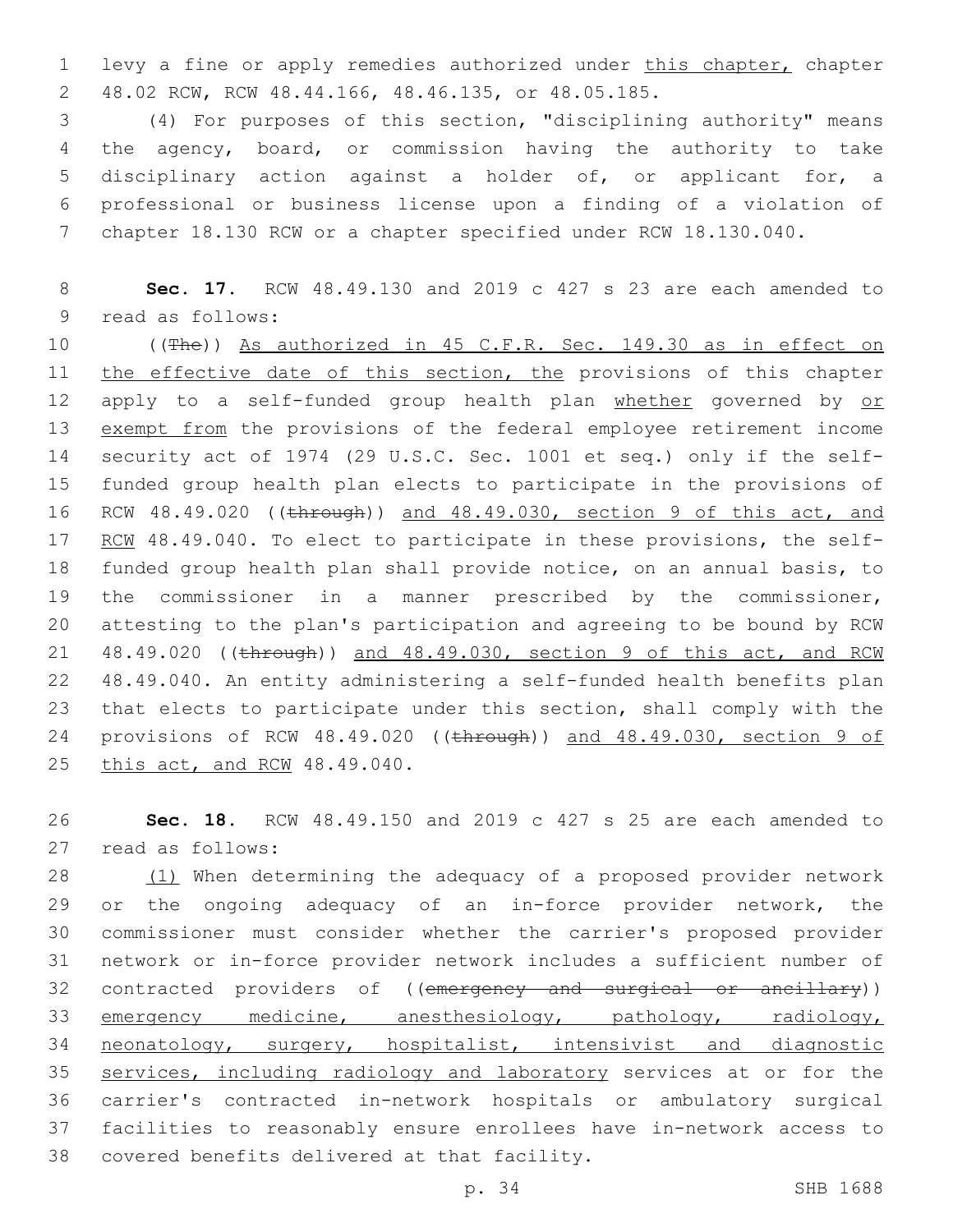(2)(a) When determining the adequacy of a proposed provider network or the ongoing adequacy of an in-force provider network, the commissioner may allow a carrier to submit an alternate access 4 delivery request. The commissioner shall define the circumstances under which a carrier may submit an alternate access delivery request and the requirements for submission and approval of such a request in rule. To submit an alternate access delivery request, a carrier shall:

 (i) Ensure that enrollees will not bear any greater cost of 10 receiving services under the alternate access delivery request than 11 if the provider or facility was contracted with the carrier;

 (ii) Provide substantial evidence of good faith efforts on its 13 part to contract with providers or facilities; and

 (iii) Demonstrate that there is not an available provider or 15 facility with which the carrier can contract to meet the commissioner's provider network standards.

 (b) For services for which balance billing is prohibited under RCW 48.49.020, the commissioner may allow a carrier to use the dispute resolution process provided in section 9 of this act and RCW 48.49.040 to determine the amount that will be paid to providers for 21 services referenced in the alternate access delivery request, provided all other requirements of the request and associated processes are satisfied.

 (3) When determining the adequacy of a carrier's proposed provider network or the ongoing adequacy of an in-force provider network, beginning January 1, 2023, the commissioner shall require that the carrier's proposed provider network or in-force provider network include a sufficient number of contracted behavioral health emergency services providers.

 NEW SECTION. **Sec. 19.** A new section is added to chapter 48.49 31 RCW to read as follows:

 The commissioner is authorized to enforce provisions of P.L. 116-260 (enacted December 27, 2020, as the consolidated appropriations act of 2021) that are applicable to or regulate the conduct of carriers issuing health plans or grandfathered health plans to residents of Washington state on or after January 1, 2022. In addition to the enforcement actions authorized under RCW 48.02.080, the commissioner may impose a civil monetary penalty in an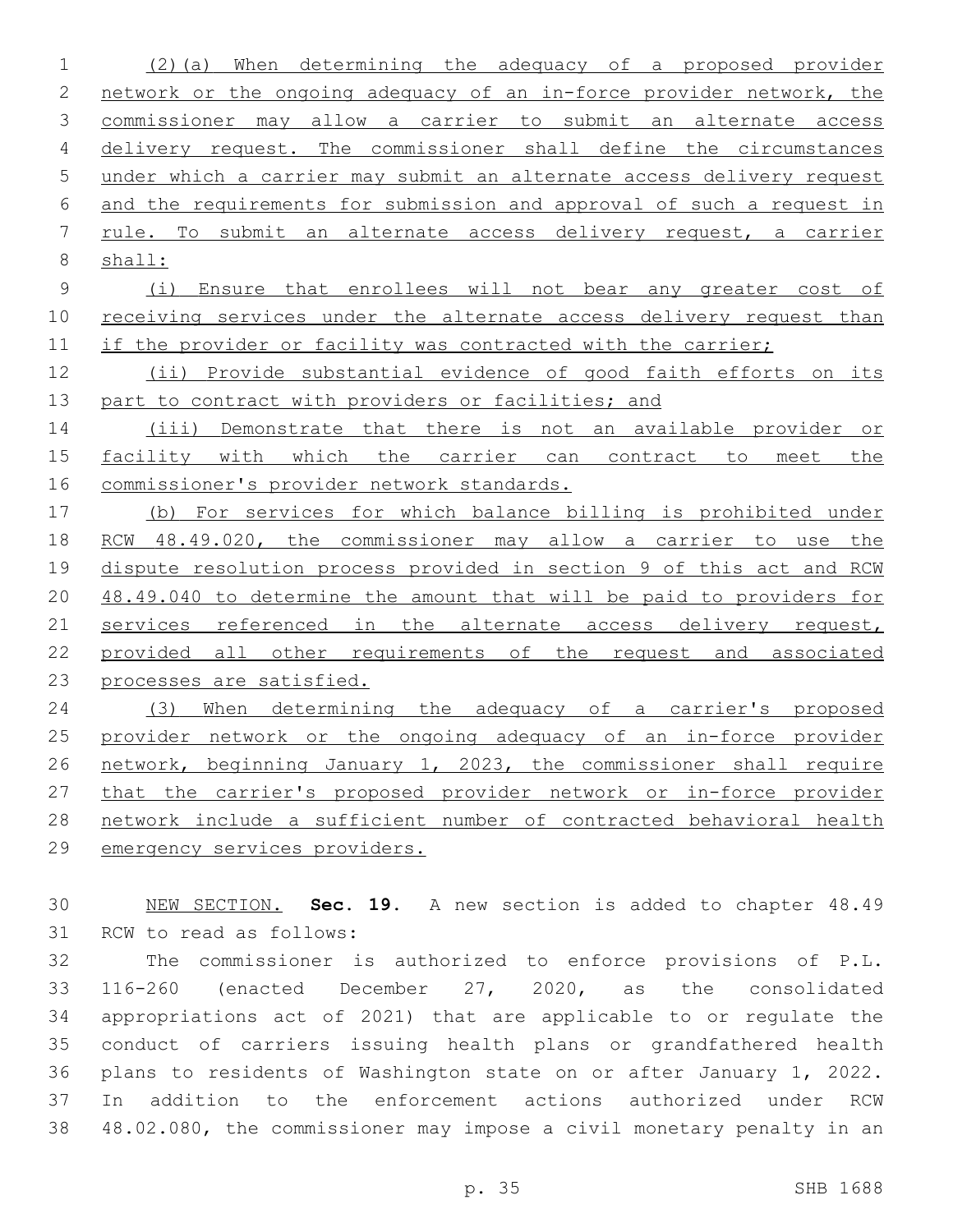amount not to exceed \$100 for each day for each individual with respect to which a failure to comply with these provisions occurs.

 **Sec. 20.** RCW 48.49.110 and 2019 c 427 s 15 are each amended to 4 read as follows:

 (1) The commissioner may adopt rules to implement and administer this chapter, including rules governing the dispute resolution 7 process established in RCW 48.49.040.

 (2) The commissioner may adopt rules to adopt or incorporate by 9 reference without material change federal regulations adopted on or 10 after the effective date of this section that implement P.L. 116-260 11 (enacted December 27, 2020).

 NEW SECTION. **Sec. 21.** A new section is added to chapter 48.49 13 RCW to read as follows:

 (1) On or before October 1, 2023, the commissioner, in collaboration with the health care authority and the department of health, must submit a report and any recommendations to the appropriate policy and fiscal committees of the legislature as to how balance billing for ground ambulance services can be prevented and whether ground ambulance services should be subject to the balance billing restrictions of this chapter. In developing the report and 21 any recommendations, the commissioner must:

 (a) Consider any recommendations made to congress by the advisory committee established in section 117 of P.L. 116-260 to review options to improve the disclosure of charges and fees for ground ambulance services, better inform consumers of insurance options for such services, and protect consumers from balance billing; and

 (b) Consult with the department of health, the health care authority, the state auditor, consumers, hospitals, carriers, private ground ambulance service providers, fire service agencies, and local governmental entities that operate ground ambulance services, and 31 include their perspectives in the final report.

 (2) For purposes of this section, "ground ambulance services" means organizations licensed by the department of health that operate one or more ground vehicles designed and used to transport the ill and injured and to provide personnel, facilities, and equipment to 36 treat patients before and during transportation.